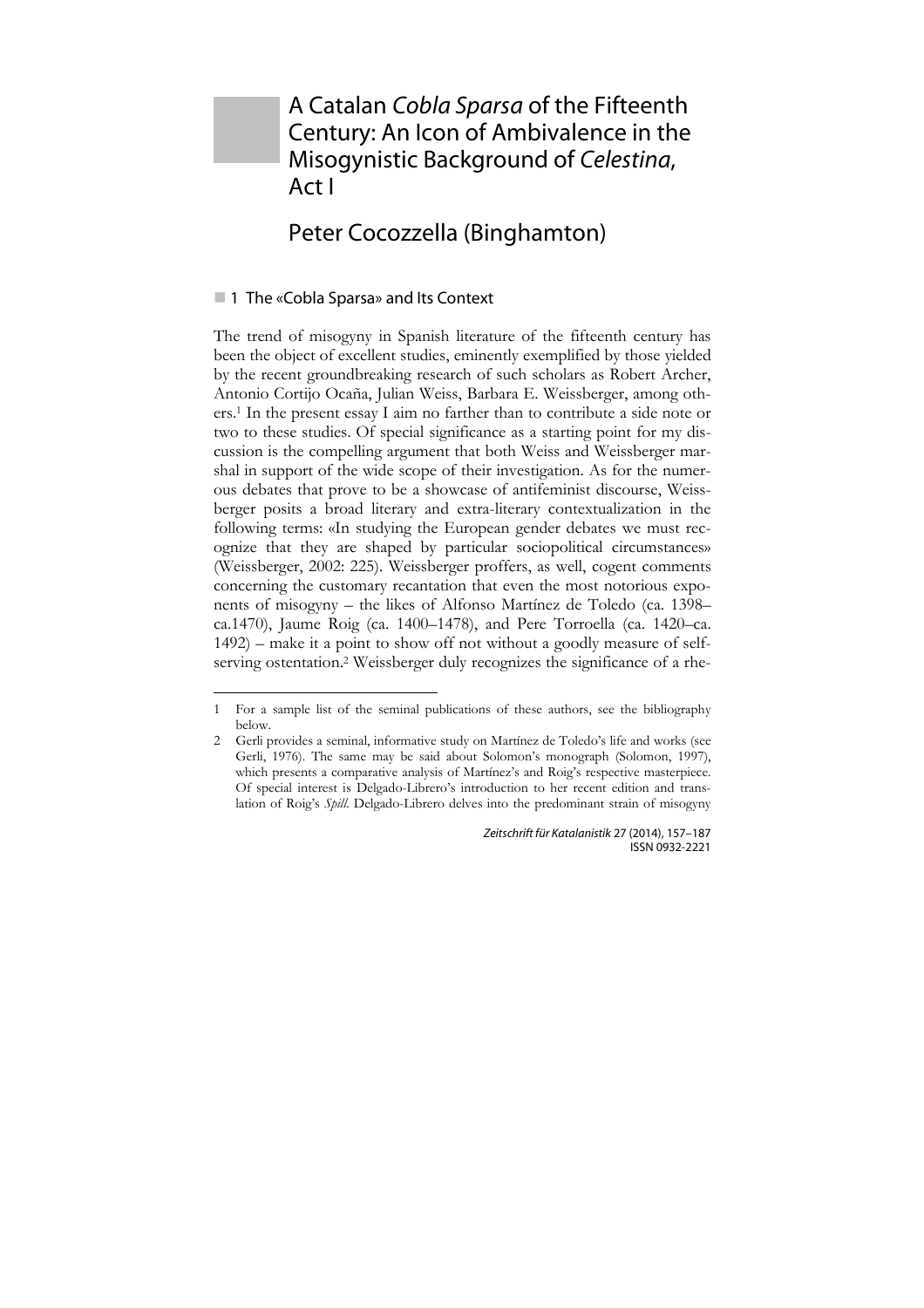torical spin inherent in this eleventh-hour exhibition of pro-feminism and proffers the following explanation for the aforementioned penchant for the belated palinode on the part of hardened anti-feminists: «Such seeming about-faces are properly understood in the context of a court culture that encouraged display, competition, wordplay, and irony» (Weissberger, 2002: 230, n. 22). In much the same vein Weiss calls attention to the palinode included in the final stanza of Torroella's first antifeminist poem. Weiss observes that «[f]ar from bringing closure... this 'retraction' puts Torrellas's 'secret core' beyond reach, on an endlessly receding horizon of irony» (Weiss, 2002: 249).

There is a special significance in the mention of the mode of irony in the passages just quoted. The statements, in effect, adumbrate the weighty issue that, as I shall attempt to demonstrate, resides in the perception of irony as a factor concomitant to the ambivalent position of the misogynists in question.3 These, to quote directly from Weissberger's statement, «exulted in their ability to argue both sides of the woman question» (Weissberger, 2002: 330, n. 22).

In the course of the present discussion I shall focus on a short fifteenth-century poem, written in Catalan, which may be considered a veritable emblem of the type of ambivalence that not only Weissberger (2002) but also Archer (2000, 2001, 2005) and Cortijo Ocaña (2001) detect in Pere Torroella's distinctive mind-set in the debate about women.4 Together with

in *Spill* and provides an overview of the various perspectives proposed by authoritative scholars on that strain (Delgado-Librero, 2010: 39–46). For a comprehensive overview of Torroella's career, Rodríguez Risquete's extensive «Estudio biográfico» with all its ample documentation is indispensable (Rodríguez Risquete, 2003: XV–LXXIV). Besides «Torroella» Riquer registers three other variants of the author's surname – Torrella, Torrellas, Torrelles – in sundry combinations with three forms of his first name: Pere, Pero, Pedro (Riquer, 1964: 3: 161). An essential biography of Torroella may be found in Aubrun (1951: XLV–LI), Bach y Rita (1930: 12–27), Cocozzella (1986: 4–6), Riquer (1964: 174–186), Rubió Balaguer (1953: 871–873).

<sup>3</sup> Ivy A. Corfis (1997) presents a broad overview of the various manifestations of irony in the salient exponents of the Spanish sentimental novel (*novela sentimental*) of the fifteenth century. Corfis's perceptive critique and extensive bibliographical references are complemented by a special focus on the art of *Celestina*.

<sup>4</sup> As for the impact of Torroella's fascinating presence in the limelight of history, suffice it to point out the author's brilliant career as high-ranking member of the military, a diplomat, and, of course, a man of letters. No less fascinating, albeit of dubious distinction, is the reputation that Torroella attained as woman-hater par excellence. Torroella's immense popularity and notoriety stem, no doubt, from his «Maldezir de mugeres»,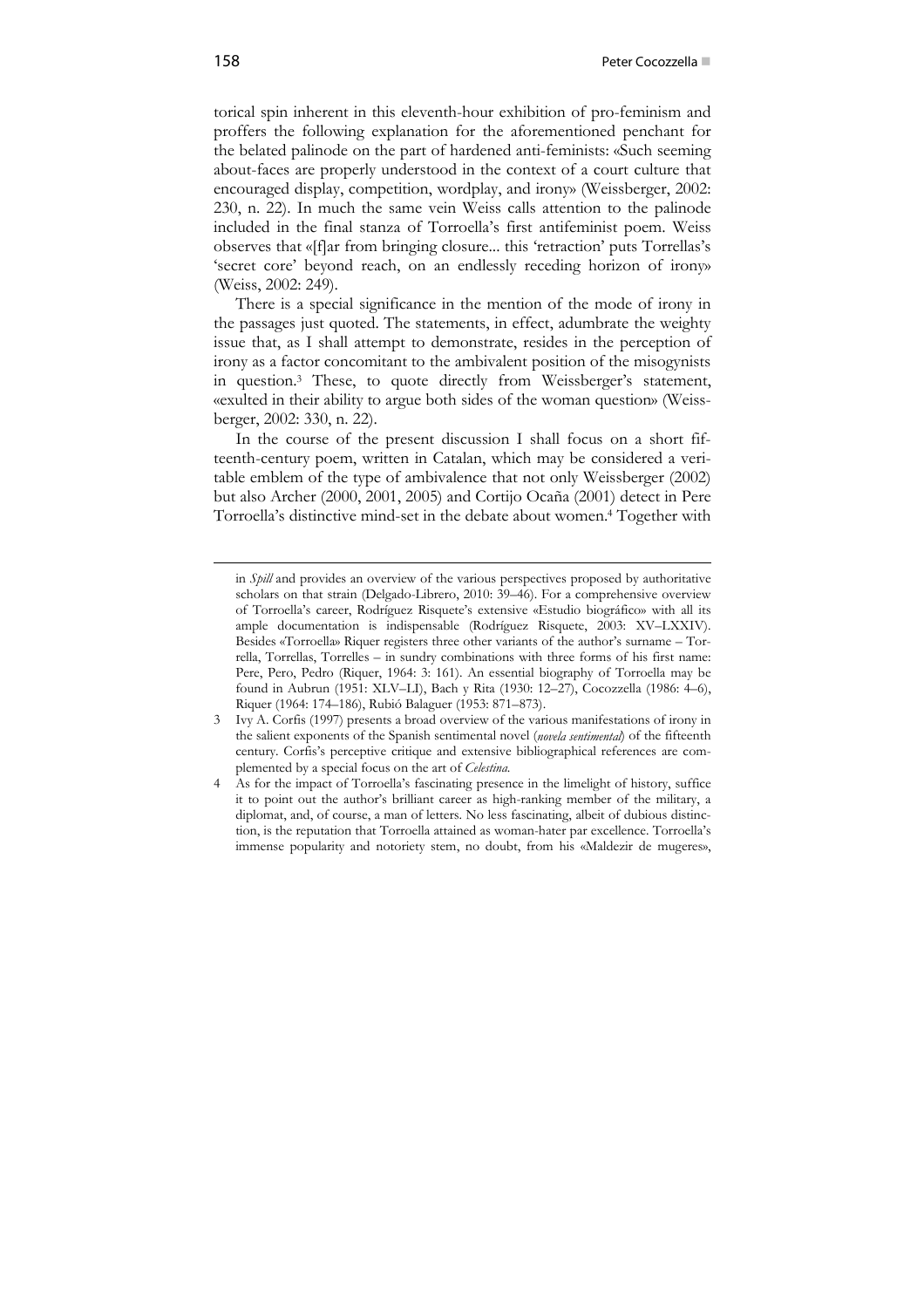five other love lyrics and one composition of a religious nature, the poem, headed by the rubric «Cobla sparsa de lahor he deslaor» ('Loose Stanza of Praise and Unpraise') appears in MS B 2281 of the Hispanic Society of America. Upon publishing these poems as a group for the first time in 1986, I considered the seven pieces, all written in Catalan, worthy specimens of Torroella's bilingual production – written, that is, partly in Catalan, partly in Castilian.<sup>5</sup> In keeping with his meticulous examination of the layout of MS B 2281, Francisco J. Rodríguez Risquete categorically denies Torroella's authorship of the «Cobla sparsa» (2003: XCIII), even though he

 demonstrably one of the most widely read, discussed, and disputed Spanish poems of the fifteenth century. Pertinent here is the following information provided by Archer:

The poem by Pere Torroella, or Pedro Torrellas, variously known as 'Maldezir de mugeres' and 'Coplas de las calidades de las donas' is one of the most successful in the whole *cancionero* tradition, copied in no fewer than seventeen manuscripts between the 1460s and 1541, as well as in the *Cancionero general* of Hernando del Castillo (1511, enlarged in 1514, and with several reprintings during the sixteenth century). (Archer, 2005: 170)

For the dating of the poem between 1442 and 1445 and other information concerning Torroella's life and career, see Archer (2005: 170, n. 1).

Curiously enough, Torroella's misogynous renown achieved legendary proportions as attested in the novel, entitled *Tractado de Grisel y Mirabella*, by the gifted Juan de Flores, one of Torroella's younger contemporaries. In Flores's novel, Torroella, fictionalized in the role of advocate for the male gender, engages in a heated debate with his counterpart, Braçayda, a formidable feminist. Though he might well boast of his resounding victory in the dispute, Torroella, as it turns out, has little to rejoice about. In short, Torroella meets with violent death, to put it mildly. I will borrow from a recent article by Helen Cathleen Tarp, an incisive summary of Flores's grisly account:

After the trial... Braçayda lures Torrellas to a secret meeting place where the court ladies bind, gag and subject him to a mock trial while removing his flesh from his bones with hot pincers. After burning his remains, the women gather his ashes and place them in lockets around their necks as a symbol of their triumph. (Tarp, 2006: 96)

5 For the text of these compositions see Cocozzella (1986), especially pp. 198–204. The attribution of these pieces is discussed on pp. 173–180. Torroella's poetry is accessible, also, thorough the internet: see Torroella, *Incipitario di Pere Torroella*. Robert Archer provides the following count of Torroella's extant production:

Torroella's work includes twenty-one poems in Catalan, thirty-one in Castilian, and fourteen further poems possibly attributable to him (eight in Catalan, six in Castilian); there are four prose works in Castilian together with four letters to Pedro d'Urrea and one further Castilian work possibly attributable to him; there are two *respostes* and one *demanda* in Catalan. (Archer, 2005: 178, n. 13)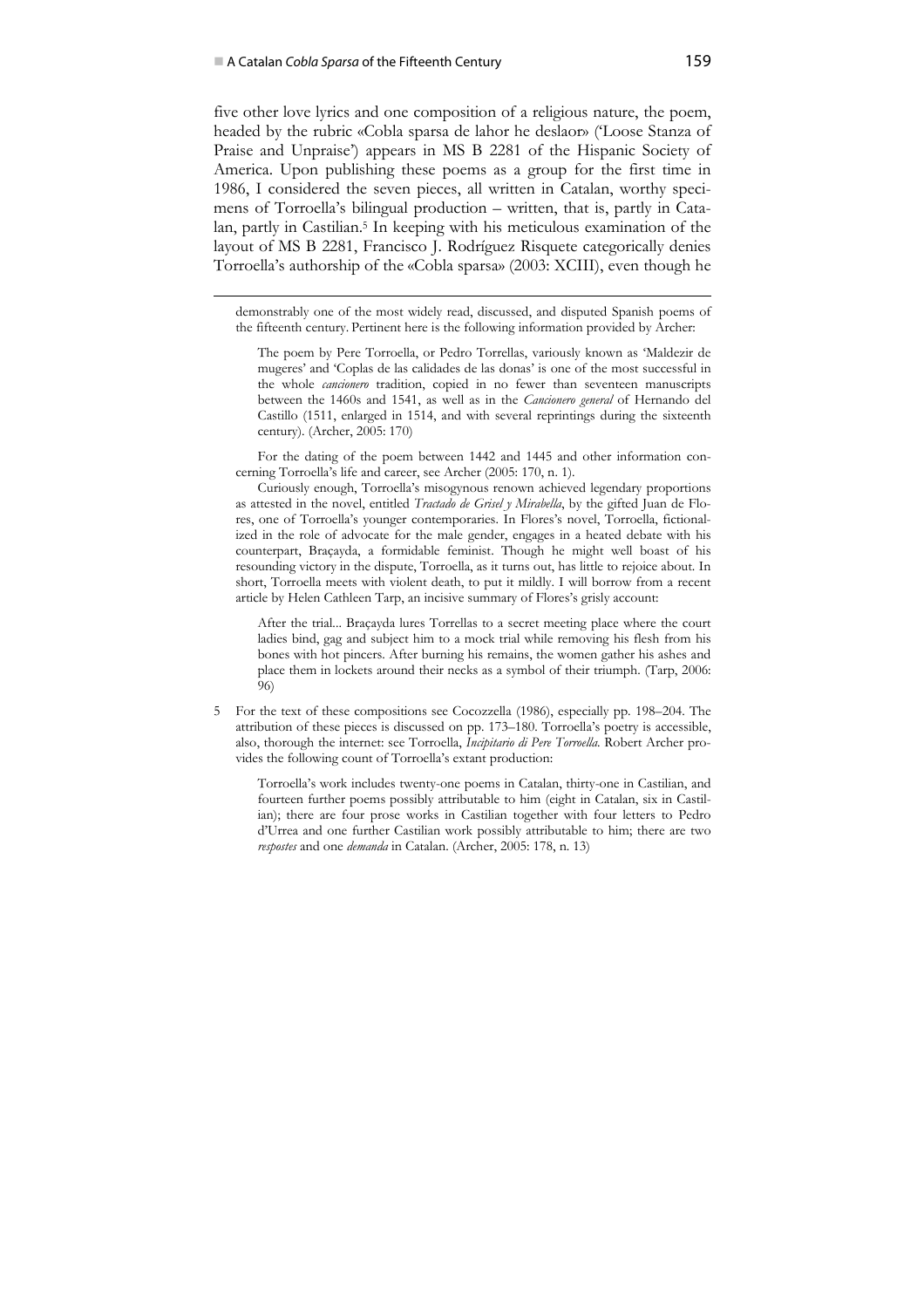advances his pronouncement with a cautious «Parece claro». There is, nevertheless, a palpable affinity between the «Cobla» in question and the other known works by Torroella. As will become evident presently, the ingeniousness of the «Cobla» exhibits a close similarity particularly with the structure of Torroella's «Maldezir.» In his concise critique of this most notable or notorious (as the case may be) of all Torroella's extant works, Weiss observes, poignantly: «[t]he poem is structured around a paradoxical double move...» (2002: 245). Besides the paradoxical quality that informs the entire makeup of the composition, the aforementioned ingeniousness comes to light especially in the final stanza, which Weiss describes as follows: «a palinode of sorts, in which Torrellas claims not only that his lady is an exception to the rule, but that the rule itself is open to question» (2002: 245). The intricate web of conceits embedded in said stanza finds a close match in the text of the «Cobla sparsa», which we will peruse in due time. There is even an echoing effect in the very wording of the Castilian stanza and the Catalan counterpart despite the obvious language difference between the two texts.

With all due admiration for Rodríguez Risquete's impressive spadework, it is fair to say that, in view of the affinities I have been referring to, the most skeptical of readers would have to attribute the «Cobla,» if not to Torroella, to an author we would have to call «pseudo-Torroella.»6 Whether or not Torroella turns out to be the author of the poem, there can be little doubt as to the insight that this little poem affords into a paramount dimension of Torroella's esthetics. As I will try to show, the mechanics that come into play in Torroella's poetics characterize, as well, a tradition that harks back to the mode of irony explored by the troubadours and, through the mediacy of none other than the Valencian luminary, Ausiàs March, comes to a head in *Celestina*, the nonpareil *chef-d'oeuvre* of Spanish literature of the late Middle Ages or early Renaissance.

In short, what I propose is an analytic journey that proceeds on the trail blazed by Weissberger, Archer, Cortijo Ocaña, to whose names we may add, as will soon become apparent, those of June Hall Martin, Linda M.

1

<sup>6</sup> What remains to be said is that, even after excluding the «Cobla sparsa,» the other poems that make up the aforementioned group included in MS B 2281 contribute a substantial addition to Torroella's extant works, published in 1930 by Pedro Bach y Rita, in 2004 by Robert Archer, and in 2011 by Rodríguez Risquete. I have been able to consult the latter edition in its version available on the internet (see the bibliography below). Rodríguez Risquete's monumental enterprise appears in two volumes in the collection *Els Nostres Clàssics* of Editorial Barcino.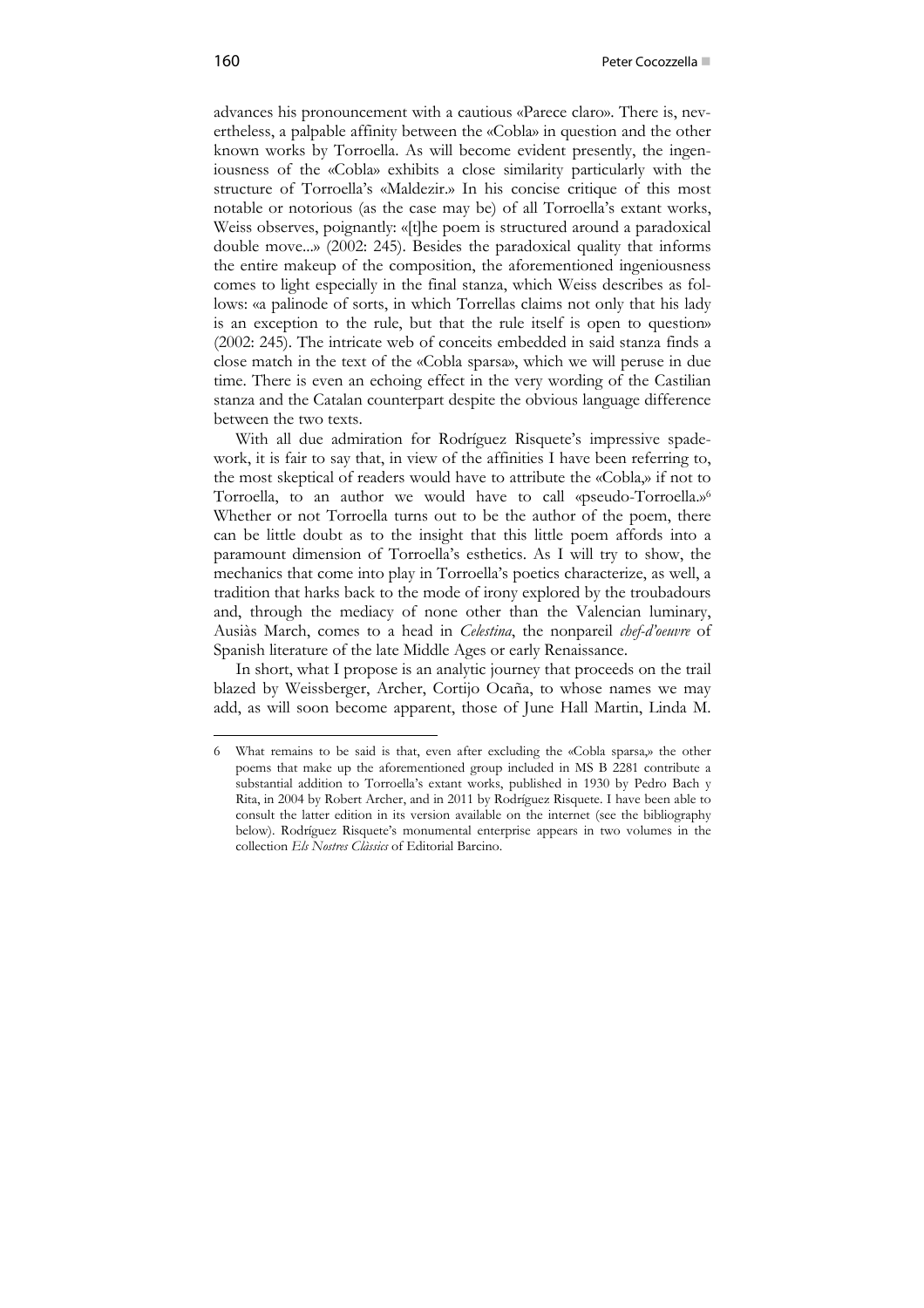Paterson and Sarah Kay. What lies in store at the end of the journey is the discovery of the miscegenation of some salient Catalan and Castilian strains in the literary developments distinctive of the age of Isabel of Castile and Fernando of Aragon.

### 2 *Laus* or otherwise

1

At this point it is appropriate to go back to the main object of this discussion, the «Cobla sparsa» that reads as follows:

 De moltas bondats yo us vetg habundosa, tostemps apartada de vicis he mal, de grans malvestats vivint freturosa; vós sou aretada de tot bon cabal e no gens composta de seny variable, de cor virtuós dotada sens par, senyora disposta, de gest amigable, en fet viciós no us puch apel⋅lar: sola sou vós del món singular. (Cocozzella, 1986: 200)

('Many good traits you have in abundance; you keep at a distance from vices and evil and live a good life, quite free of foul deeds. Goodness itself you wear as your jewels and never give in to fickle desires. You are without equal in noble and kind heart, o Lady so amiable and so well-disposed! For no act of malice I find you to blame: unique you stand out all over the world!')

At first reading, the words «lahor he deslaor» ('praise and unpraise') of the rubric alert us to an undefinable aura of strangeness that envelops the «Cobla sparsa.» While the *lahor* is quite evident in the text, the same cannot be said of the *deslaor*. In view of compelling prima facie evidence, the author, whether he be Torroella or pseudo-Torroella, follows, no doubt, in the tradition of *Cant* XXIII by Ausiàs March (1997: 115–120), the nonpareil Valencian poet of the first half of the fifteenth century.7 This means that, from all appearances, the «Cobla sparsa» may be classified in the same «gènere dels laus» ('genre of the *laus*'), which Robert Archer, with those very terms, assigns to March's *Cant* XXIII (Archer, 1997: 115). As Archer

<sup>7</sup> For the essential orientation on March's life and works, see Riquer (1964(2): 471–568), and Terry (1972: 39–45).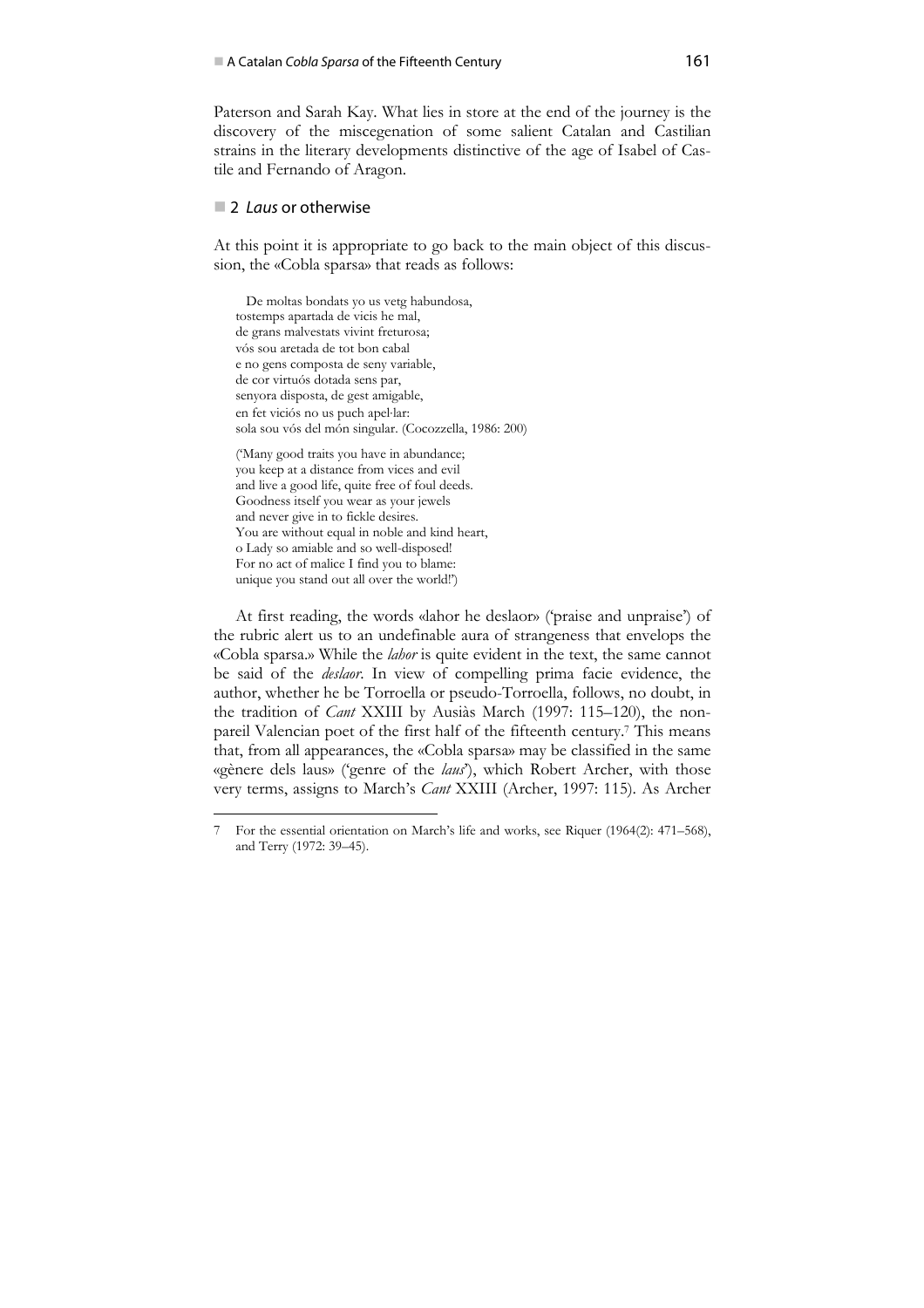indicates by a list of notable examples, the genre, characterized by the praises lavished on the virtues of the ladylove, is amply represented, long before Torroella's lifetime, in Occitan and Catalan lyricism (Archer, 1997: 115–116).

The label «lahor,» then, is an obvious equivalent of the *laus* of the troubadours. Still, we may ask, What about the concomitant designation of «deslaor?» In the preliminary study of the *Cobla* on the occasion of the aforementioned publication of the piece, I surmised that the un-praise component might have been lost or misplaced (Cocozzella, 1986: 188). Eventually, this conjecture was proved wrong by the Catalanist Jordi Parramon i Blasco, who has been able to show that the *deslaor* of the most vituperative kind is, indeed, stated in the poem itself. Parramon makes this quite clear in a short article based on his perspicacious reading (Parramon, 1993–1994). He proceeds to divide the poem in half but not in the usual way – that is, by a simple verse count. Rather, the division falls in a straight vertical line, following the caesura in each verse so that the hemistichs, aligned in succession in two separate columns, become the verses of two entirely new poems. The original *cobla sparsa*, with some minimal change in the punctuation, will be transformed, then, as follows:

| Yo us vetg habundosa, |
|-----------------------|
| de vicis he mal,      |
| vivint freturosa      |
| de tot bon cabal,     |
| de seny variable,     |
| dotada sens par.      |
| De gest amigable      |
| no us puch apel·lar   |
| del món singular.     |
|                       |

#### Poem A

('You are divested, as always, of any good traits; you are all decked out in grievous faults. No virtuous heart resides in you. My Lady, you are unique in your disposition to vicious deeds.')

#### Poem B

('I see you abounding in vices and evil. You live in default of any good trait. You are endowed with an incomparable fickle mind. I can hardly call you unique in this world for your pleasant disposition.')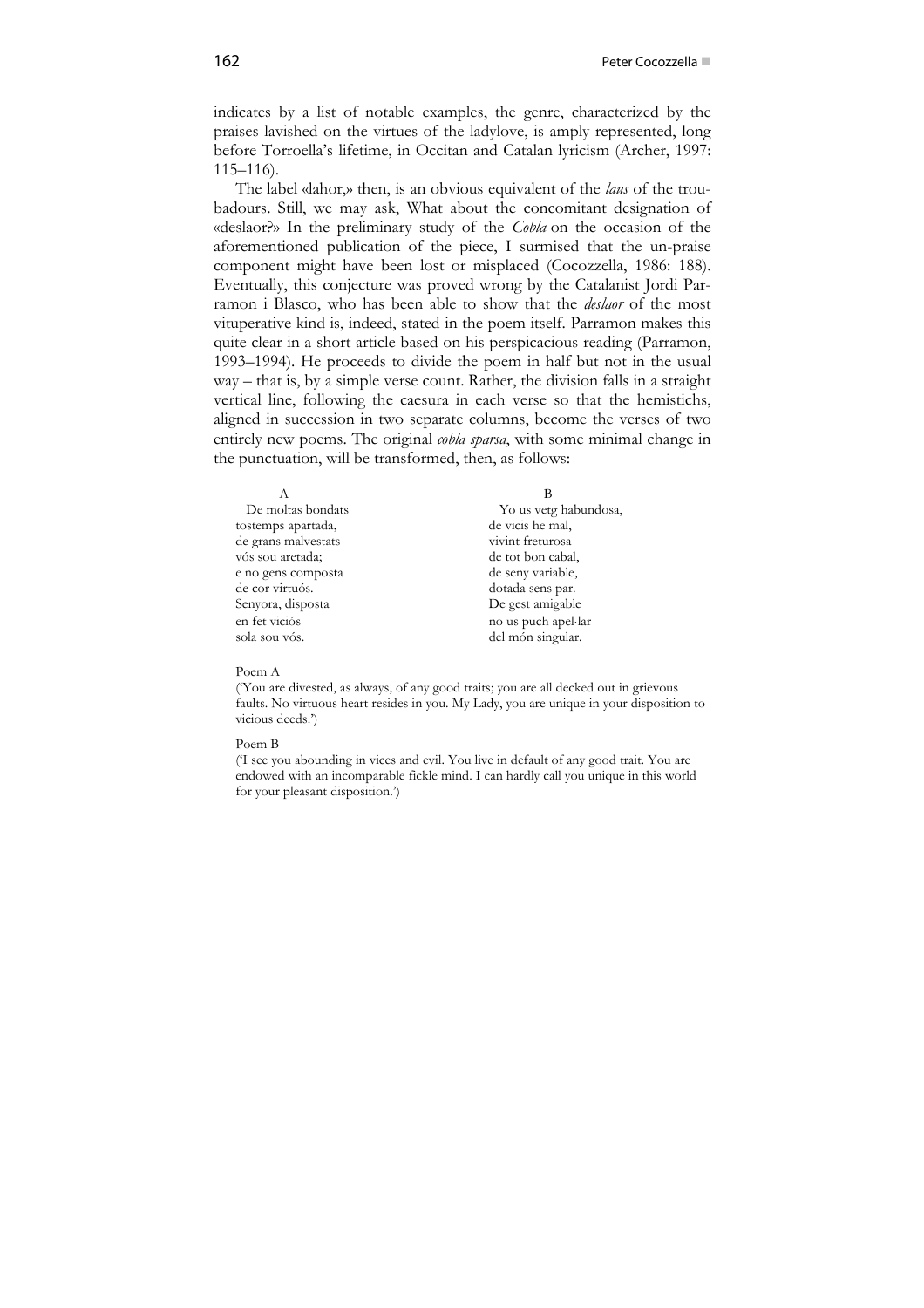1

After acknowledging two other poems – one by Bernat Fenollar and the other by Joan Roís de Corella – Parramon dismisses Torroella's *cobla* with less than faint praise: «Havent descobert que es tracta d'un joc trivial es comprèn que la cobla sigui tan anodina com les seves germanes ja esmentades, malgrat els elogis que en fa Cocozzella, per l'aparent absència de la famosa misogínia de l'autor» (Parramon, 1993–1994: 171).8

Before embarking upon any further analysis of the composition as a whole, it is only fair to observe, *en passant*, that the newly generated poems clearly constitute exemplary manifestations of the *maldit*, a genre which lies at the opposite end of the spectrum with respect to the *laus*. Clearly, as the author of the emblematic «Maldezir,» Torroella would be right in his element in conceiving the two poems in question. Also, it is useful to bear in mind another notable exemplar of the *maldit*: Ausiàs March's *Cant* XLII, to which Archer dedicates enlightening studies (Archer, 1996: 119–139, and Archer, 2000).<sup>9</sup> Archer provides the following data, essential for the definition of the genre:

El poema [March's *Cant* XLII] pertenece al género del «maldit», un tipo de poema practicado por los poetas catalanes del último tercio del siglo XIV. En catalán y occitanocatalán existen unos treinta y dos ejemplos, cinco de los cuales son fragmentarios. Todos ellos tienen como blanco a una mujer particular. El «maldit» (en provenzal «maldig») es el nombre que se daba a una forma de sirventés que también podía dirigirse a hombres, y hay en catalán un reducido número de vituperio de hombres que llevan este título. (Archer, 2000: 156–157)10

Needless to say, one does not have to agree with the wholesale negativism of Parramon's pronouncement. The extensive commentary Cocozzella has devoted to «la cobla... tan anodina com les seves germanes» dem-

<sup>8</sup> For the essential data on Fenollar's and Corella's respective life and works, see Riquer (1964: 3: 345–354; 3: 254–320). The two intriguing poems to which Parramon refers are published by Ramon Miquel y Planas in his edition of the *Obres de Roiç de Corella*. See: Corellas's «Cobla [de dos senys] que legint la per larch diu contentament, e legint la per mitat diu descontentament» ('A stanza [of two meanings], which, when read as a whole, expresses happiness and, when read by halves, expresses unhappiness') (Roís de Corella, 1913: 425), and Fenollar's «Cobla que Mossen Fenollar trames a Mossen Corella, que legint la tota diu mal e legint la per mitat diu be» ('A stanza that Mossen Fenollar dedicated to Mossen Corella, which, when read as a whole, speaks unfavorably and, when read by halves, speaks favorably') (Roís de Corella, 1913: 431).

<sup>9</sup> For a broad discussion on the relationship between the *maldit* and the «Maldezir» see Archer (2005: 170–202), and Archer (2001).

<sup>10</sup> As for the kinship of the *maldit* with the so-called *mala cansó* of the troubadours, see Archer (2000: 157).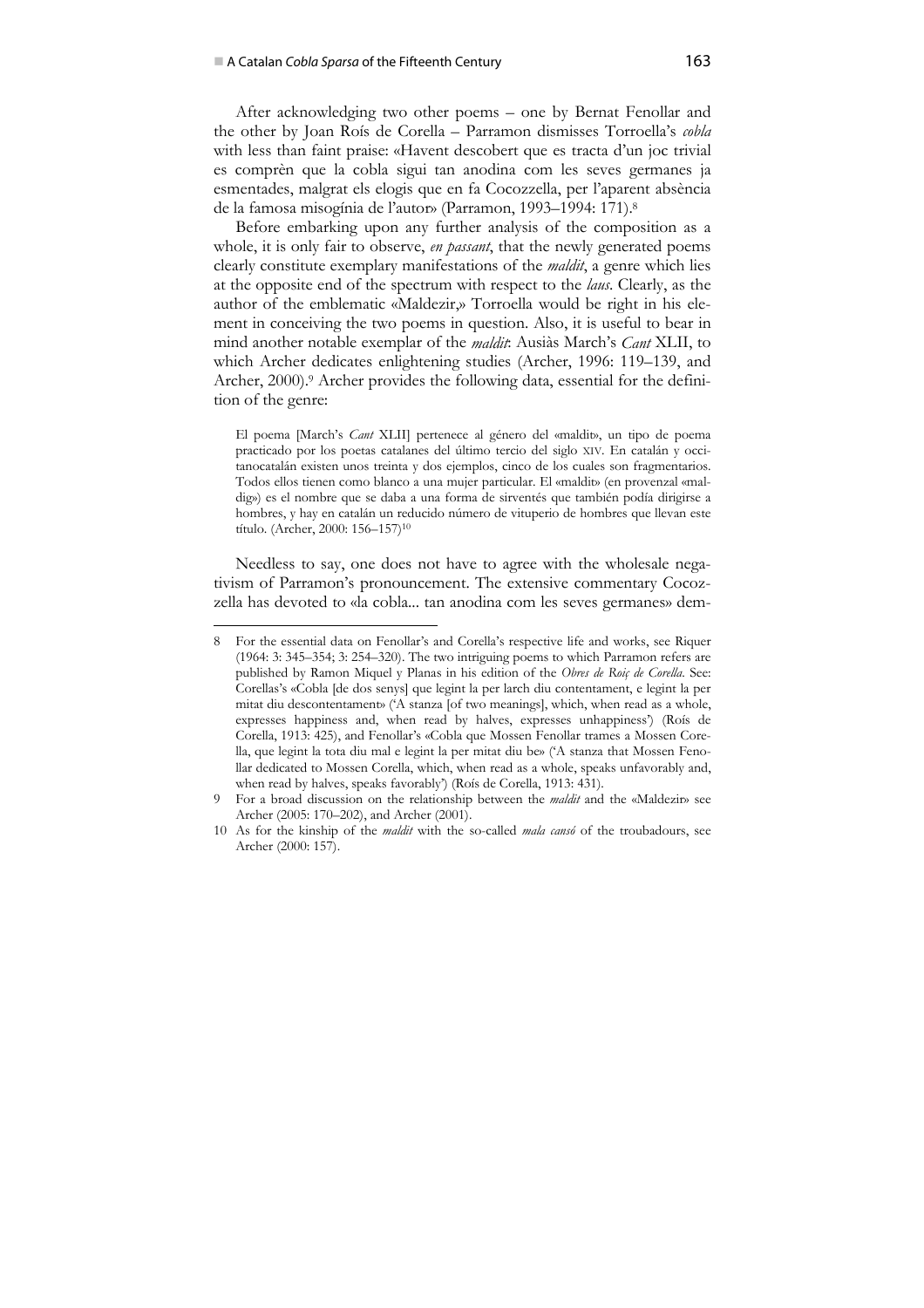onstrates, if nothing else, that the pieces so blithely discarded deserve much more attention than Parramon is willing to grant them. Here I will explore the significance of the «Cobla sparsa» in terms of the salient issues it raises concerning the feminist and antifeminist debate. I intend to deal with the motifs of praise and vilification, articulated into what turns out to be a significant aspect of the «problem of woman,» to borrow the phrase from the very title of Robert Archer's recent book on this complex subject. It will become apparent that those issues hold in store noteworthy implications in relation to not only Ausiàs March's legacy but also the background of the *Tragicomedia de Calisto y Melibea*, better known as *Celestina*, the widely-acclaimed masterpiece of Spanish literature of the late Middle Ages.

A few considerations are in order concerning the overall makeup of the «Cobla sparsa» in question, which, in its unsettling dynamism of construction / deconstruction, integration / disintegration, cannot but strike the reader, at first blush, as a veritable emblem of indeterminacy. The indeterminacy is acute, especially, apropos of what Archer would consider the essential characteristics of the *maldit* (1996: 127–128). The *Cobla sparsa* adheres, to be sure, to the norm that the object of vilification be, as the genre requires, a particular individual; but may we presume that, as evidenced in many but not all *maldits*, the author – Torrella or otherwise – is addressing a woman (or the woman) with whom he is or has been romantically involved? The internal evidence provided by the minuscule poem is not sufficient to allow a definitive answer to the question and thus create a base of authenticity – that is, verifiable experience – for the *maldit* properly called. By the same token, it cannot be ascertained whether the author has actually in mind what Martin de Riquer calls a *maldit-comiat*, related to the *camjat* of the troubadours – a composition, that is, that attests to the break of relationship with the quondam ladylove (Archer, 2000: 159, 2005: 178). In all probability, Ausiàs March's paradigmatic *maldit* (*Cant* XLII), which, as Archer demonstrates, may not be read as a *comiat* (Archer, 1996: 133), provides a significant model for the tone of outright rejection that informs the «Cobla sparsa»'s two-pronged *deslaor*.

Arguably, the roots of the trait of indeterminacy inherent in Torroella's deft articulation of extremes – the hyperbole in either the praise or the vilification of women or the ladylove, as exhibited in the «Maldezir» and other poems – may be traced back to the lyric of the troubadours, specifically to the type for which Sarah Kay devises a special label («the narrative of two women»). A passage such as the one I am about to quote reads as Kay's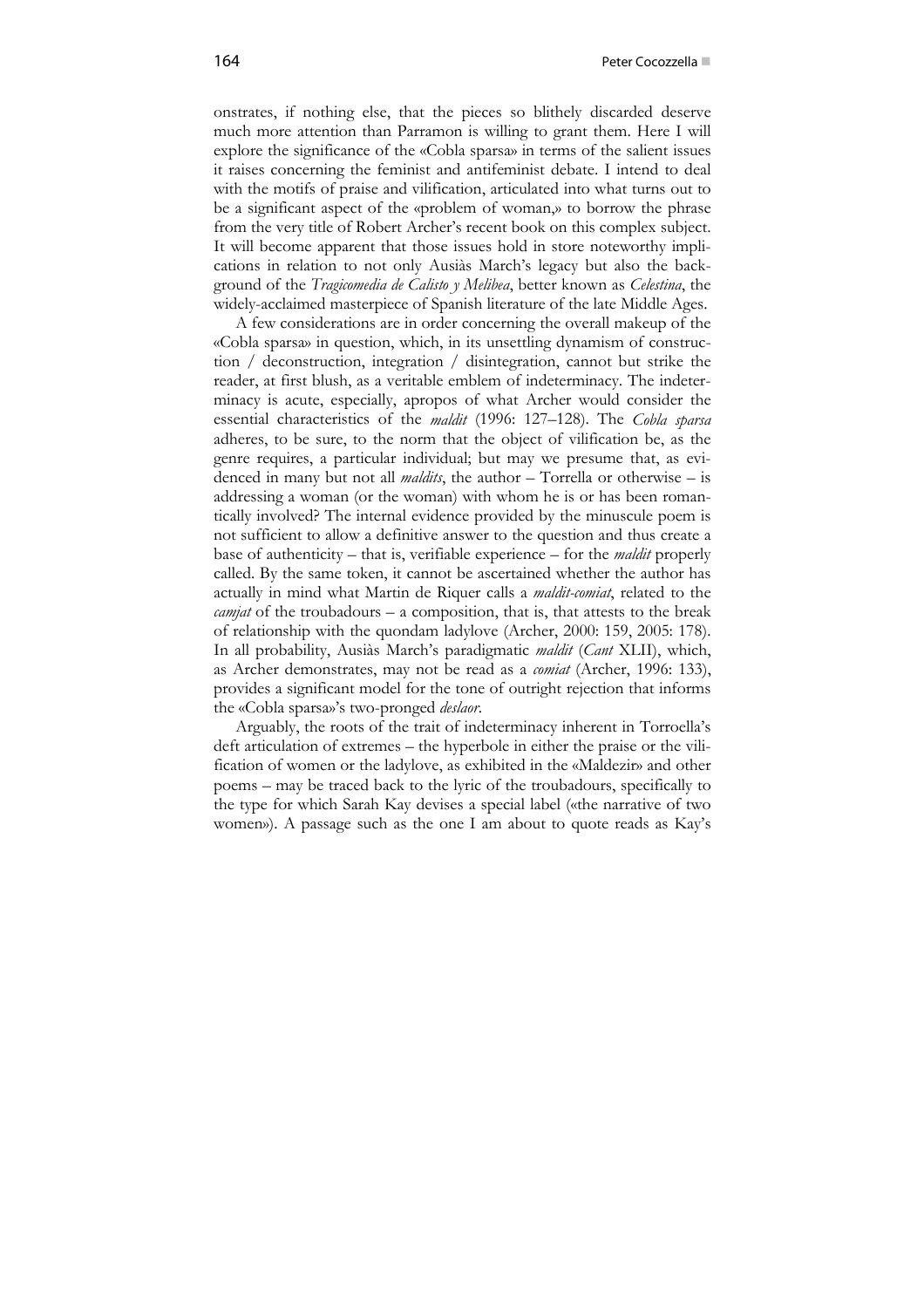1

rough-and-ready definition of a literary modality or form that foreshadows March's and Torroella's handling of the *laus* and *maldit* motifs. Kay observes:

This question of commitment to meaning is posed particularly acutely by a sub-tradition of the love lyric which I shall call 'narratives of two women' and which consists of songs where the poet-lover evokes the love (and songs) he felt (and composed) for a previous *domna*, regrets that he could have been so misguided, and directs the current composition to a new *domna* from whom he hopes for better things. Such songs are ironic in that they oppose one love narrative against another, in a self-canceling juxtaposition which undermines belief in either. (Kay, 1990: 26)11

Another factor that needs to be taken into account is the penchant of the troubadours for hyperbole to such an extent that the fashionable use of hyperbolic praise compromises the epistemological dimensions of language – namely, 1) meaning or the capacity to signify and 2) communicability or the function of conveying meaning. Kay comes up with a concise explanation for the crisis faced by the Provençal masters. Witness, for instance, the following declaration:

Since it is evidently not possible for a troubadour to relinquish the convention of hyperbolic praise, 'reality' must be brought into line with rhetoric, and the lady's nature be acclaimed as such that art, provided it praise her, cannot lie. The claim to 'truthfulness' relies on the assertion that other poets are ironic, in the sense that their words can only be understood as diverging from 'true' meaning. But the attitude towards hyperbole is also ironic: exaggerated praise forms part of a conventional, established practice which the poet must adopt, however uncommittedly. And finally, in protesting the 'truth' of its own hyperbole, the text adopts an ironic stance towards its own criterion of 'reality' by alleging that it can be summoned to substantiate rhetorical expectation. (Kay, 1990: 21)

At the beginning of the song the protagonist wishes to resume his career as a loverpoet, and at the end congratulates himself that he has done so, yet the cynicism of the intervening material undermines belief in him both as lover and as courtly poet. Once that has been ironized, how can we continue to underwrite the *opening* narrative of disappointed love? Both Bernart's 'love' stories are corroded by his irony. (Kay, 1990: 31)

<sup>11</sup> Amidst the various examples that Kay provides of the «narratives of two women,» two easily stand out: one by Marcabru («Lanquan fuelhon li boscatge» ['When the woods sprout leaves;' translation mine]) and the other by Bernart de Ventadorn («Estat ai com om esperdutz» ['I have been like a man out of his mind;' trans. Kay]). Kay explains that Marcabru's poem is parodic in nature (1990: 27), whereas Ventadorn's provides as straightforward an exposition as one can conceive of the lover-poet's dilemma (1990: 28–31). Kay summarizes as follows Ventadorn's unfolding of the conundrum: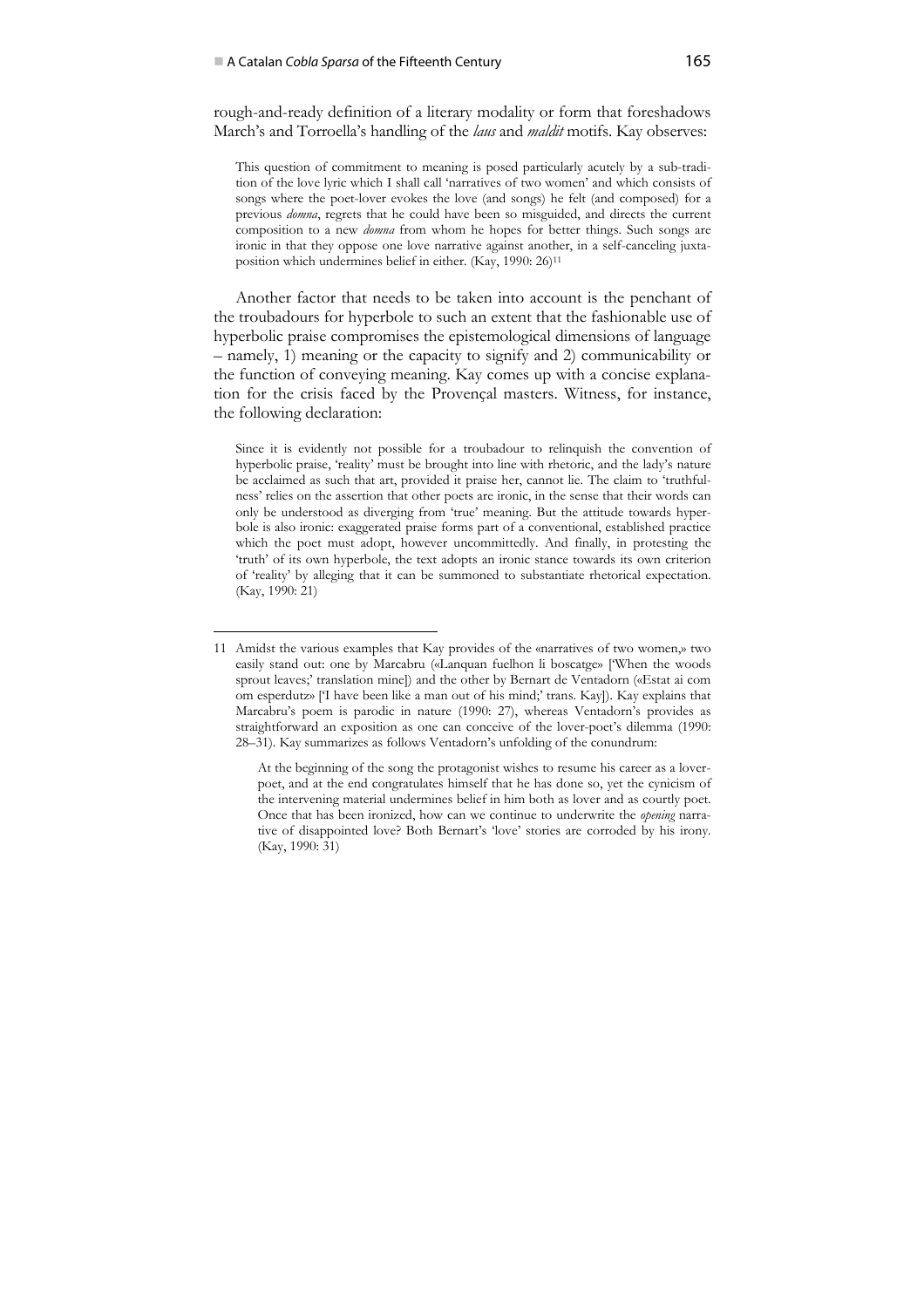Kay is well aware that the crisis she diagnoses throughout her monograph forebodes the ultimate collapse of signification. Regarding, for instance, Arnaut de Maruell's poems in general, Kay has this to say: «The literary conventions of his [Arnaut's] day have made them in some radical way 'unreadable', their meaning inevitably ironized and thus protected... from discovery» (Kay, 1990: 22).

Kay's remarks are relevant to our present discussion precisely because they shed light on March's position regarding hyperbole in his own version of the *laus* (the aforementioned *Cant* XXIII). Even as we reflect upon them, they evoke an ample context, encompassing, as a background of sorts, Marcabru's principle stemming from «so que veritatz autreia» ('whatever truth has to offer') (Cocozzella, 1986: 114–115). From this principle, as Linda M. Paterson points out, Marcabru develops the corollary distinction between the truth-oriented «trobar naturau» and the specious «trobar braus» (Paterson, 1975: 29). It bears noting that an accurate perception of *trobar braus* for what it really is bespeaks a rejection of, in Paterson's words, «smooth language associated with deceiving flatterers» (1975: 54). Incidentally, this is the smooth, sweet, flowery talk (an effective bait, so to speak, in the flatterer's trap), against which Andreas Capellanus warns his pupil Gualterius.12

What remains to be clarified is how March's and Torroella's respective treatment of the praise and un-praise of one woman or women in general, as the case may be, fits in with the analogous discourse of the troubadours critiqued by Kay and Paterson. It becomes evident that *Cant* XXIII proves to be a landmark document precisely because in its incisive first two verses March broaches a response to the «trobadors»: «Llexant a part l'estil dels trobadors / qui, per escalf, trespassen veritat» ('Discarding the style of the troubadours, those that are so inflamed that they cannot speak without exaggeration' [trans. Archer, 41; March, 1992: 41]).<sup>13</sup> In his commentary,

1

<sup>12</sup> Before entering into details apropos of the harmful effects of adulation in the love relationship, Capellanus proffers the following advice to young Gualterius: «Sermonis facundia multotiens ad amandum non amantium corda compellit. Ornatum etenim amantis eloquium amoris consuevit concitare aculeo et de loquentis facit probitate praesumi» ('In many instances a profusion of words moves the hearts of those who are not in love to fall in love. In fact, a lover's flowery rhetoric usually carries to full effect the stimulus of love and grants the smooth talker the presumption of righteousness' [translation mine]) (Capellanus, 1982: 44).

<sup>13</sup> These are vv. 1–2 of March's *Cant* XXIII (see pp. 115–20) in Archer's 1997 edition. I adopt Robert Archer's translation with some minor emendations.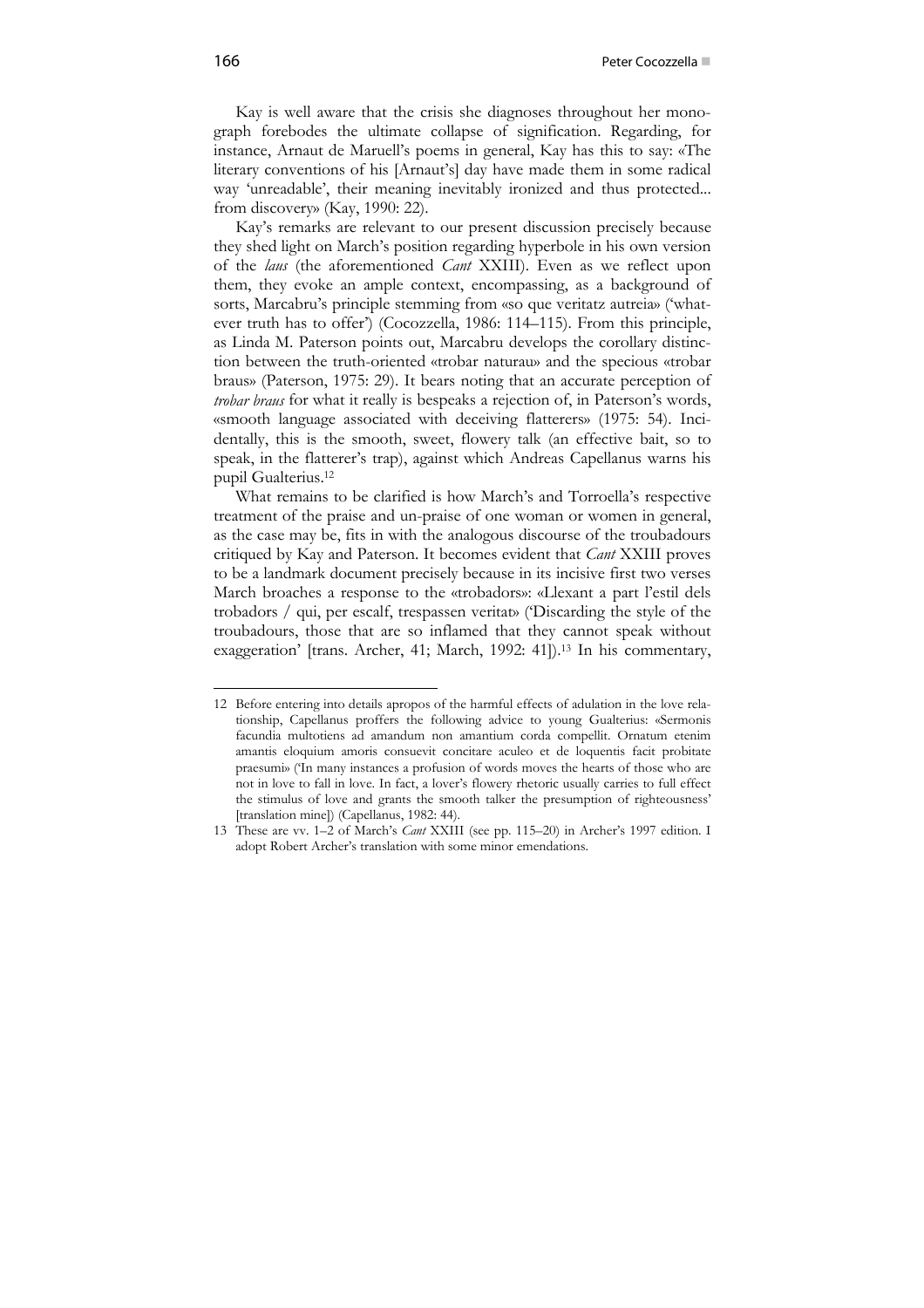Robert Archer points out that in *Cant* XXIII the author employs the term «trobador» in a very broad sense, referring not simply to the great literary figures of Provence but, generally, to all the poets that may be associated with the Provençal tradition, to which, of course, March himself belongs. In fact, in v. 3 – «e sostraent mon voler afectat» ('and quelling my fervent desire' [trans. Archer, 41; March, 1992: 41]) – March confesses his own struggle against the excesses he ostensibly chastises in the other poets (Archer, 1997: 115). This subtle note of self-criticism happens to be one of many symptoms of March's wholehearted engagement in the exploration of the phenomenology of rescued meaning of language and restored authenticity of the lover's experience. Not surprisingly, the crucial term «escalf» encapsulates the deleterious workings of hyperbole, irony, and the rest that March imputes to his illustrious predecessors. Thus, by appealing to the high values of *veritat* while rejecting («lleixant a part») the transgressions against truth signaled by *escalf*, March not only revisits Marcabru's age-old contrast between the two *trobars* mentioned above but also strives to distance himself from the twists and counter-twists of irony, on account of which the troubadours run the risk of a catastrophic implosion of meaning.

A close comparative study would make it apparent that, from the momentous shift championed by Ausiàs March in the age-old tradition of woman-centered discourse, Torroella took his cue for bringing into effect a kindred agenda of his own. This, especially when brought to bear upon the composition of the «Maldezir,» Archer describes as «an act of cultural transference» (2005: 182). Such an act involves the acclimation of the *maldit* within the domain of the Castilian *cancioneros*. It is fitting to borrow directly from Archer a description of this all-important though little-known process of acculturation:

[W]hen Torroella wrote his *Maldezir* he brought to Castilian poetry the deep-rooted conventions of an Occitan-Catalan tradition of invective against a woman who is or has been the object of the poet's real or feigned amorous service, a tradition that did not exist in Spanish. While it would be easy to find examples of misogynistic discourse in the *cancioneros*, there are no poems in Spanish before Torroella's that overtly develop the theme of 'What is wrong with women?' The *Maldezir* is in this sense an act of cultural transference: Castilian courtly verse simply had not been used for such purposes before. (Archer, 2005: 182)

Indeed, the reason why the «Maldezir» attracted so much attention and stirred such heated controversy in the first place is, according to Archer,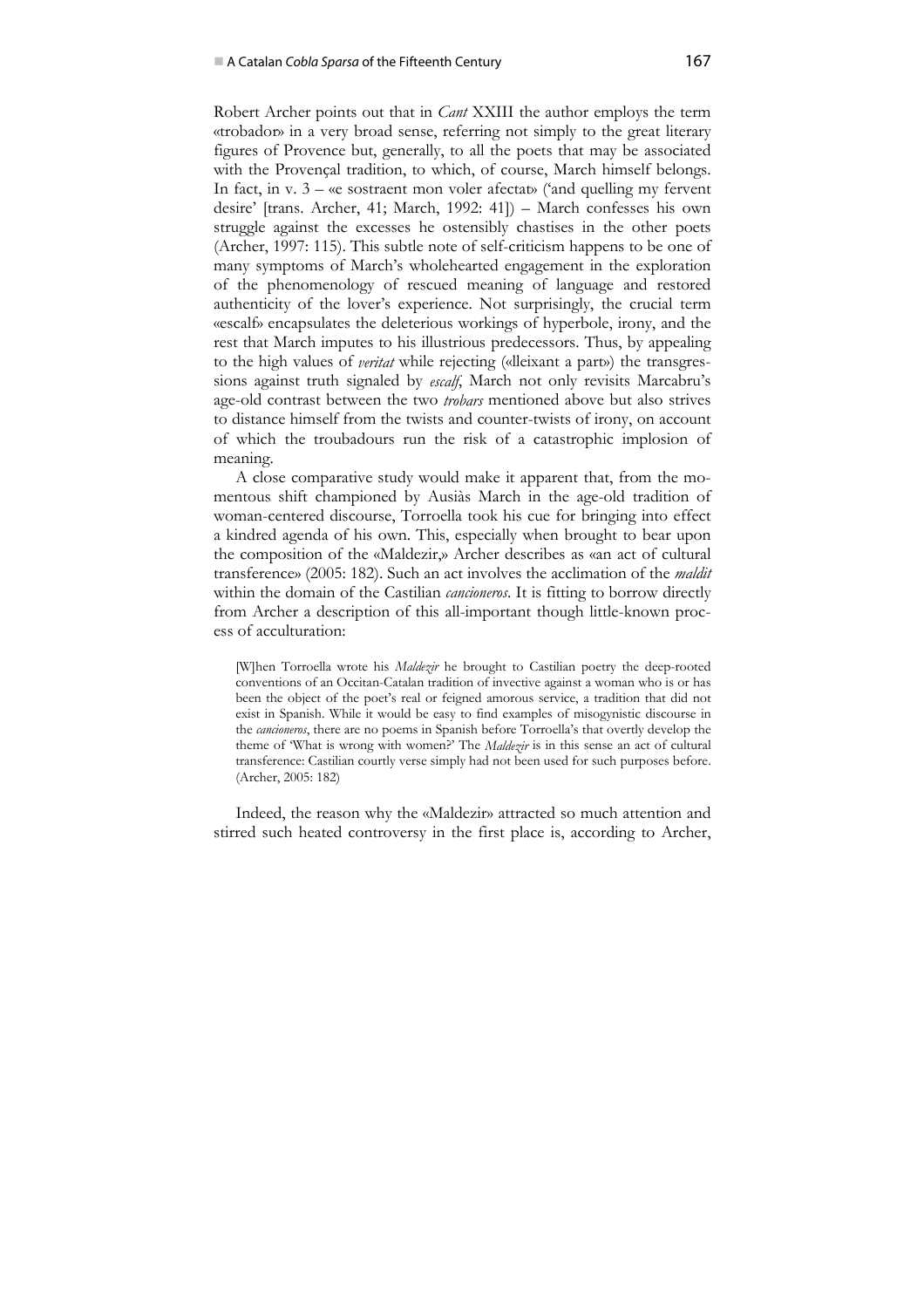because Torroella was perceived by a host of his contemporaries to be manipulating for his purpose the sacrosanct code of *cortesia*. 14

In sum, the antagonistic opposition between Torroella's «Maldezir» and the various defenses it spawns creates the atmosphere of controversy, which, in turn, as Archer puts it, «unleashed a similar conflict between courtly theory and practice, but one in which his [Torroella's] 'Maldezir' remains an almost completely isolated example, imitated by almost no other poet» (Archer, 2005: 185). Sooner or later, we come to realize that, at the heart of this conflict, lies the infraction that both Ausiàs March and Torroella incur regarding the norms of *cortesia*. The infraction so generally described has to do, specifically, with the transgression of the courtly ideal concerning the portrayal of woman as the praiseworthy object of a courtier's love. Thus, on an issue that could not be more crucial in love-centered literature, both March and Torroella break with the idealism of time-honored tradition. March and Torroella coincide on one level of the transgression. Both take a hand in the writing of the *maldit*, represented, respectively, by *Cant* XLII and by the «Maldezir,» complemented by the two poems yielded the «Cobla sparsa.» The poems, it bears pointing out, are the only exemplars of their kind in either March's or Torroella's extant production. Beyond this ordinary coincidence, March and Torroella blaze, each in an inimitable way, their own forbidden trails in their misogynist journey. March not only singles out for his satire, as convention allows, a particular woman but also indulges in the depiction of her grotesque appearance, repulsive manners, and reprehensible conduct. Then, stretching unconventionality to the edge of indiscretion and irreverence, he tops the vigorous lampooning with the ultimate insult: he drops the name, Na Monboí, with which the identity of the victim is brusquely exposed to disgrace. Only in the demimonde so colorfully conjured up by the poetry of a François Villon may we expect to find a convincing match for this Na

1

<sup>14</sup> Eminently quotable, also, is the cogent explanation that Archer provides for the phenomenon of the numerous responses the «Maldezir» elicits from the poets of the *cancioneros*. The following passage is a fair sample of Archer's extensive argumentation:

Yet even at a surface level of discourse, it soon becomes obvious that the these texts are only secondarily about women and that their main concern is that same *cortesia* which... was a major factor in attitudes to misogynous writing from at least as early as Cerverí de Girona and Matfre Ermengaud. That is, the problem discussed in these poems is the place of misogynistic notions in courtly practice rather than the inherent validity of such ideas that is the focus of the Castilian and Catalan defences. (Archer, 2005: 185)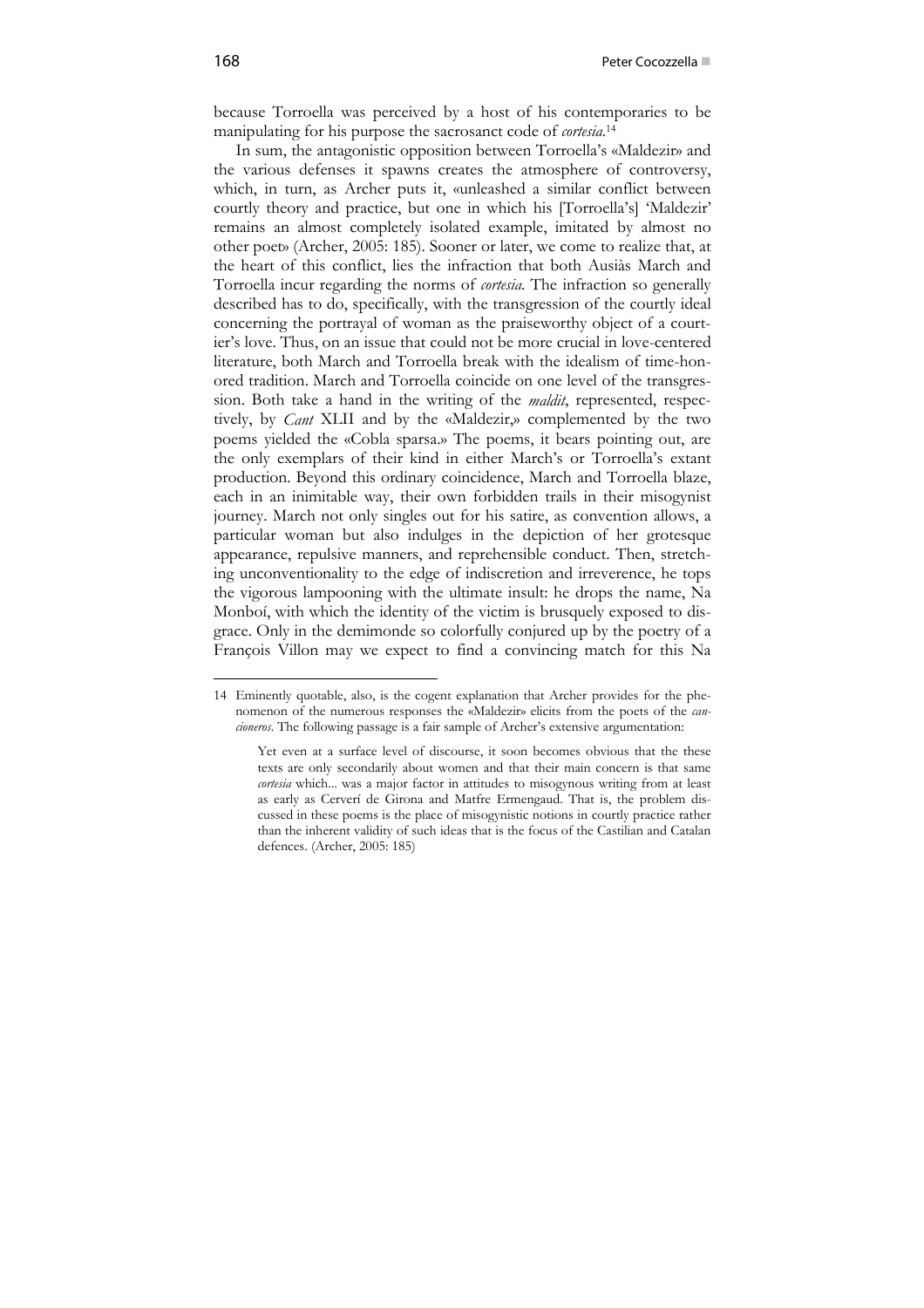Monboí that the bard from València regales with the epithet of «alcavota provada» (*Cant* XLII, v. 33). Torroella, on his part, reaches the highest peak of ingeniousness, in either devising a *laus* geminated into *maldits* or integrating scattered topics of antifeminism into a unique «Maldezir,» a whole genre unto itself.

## ■ 3 A Hypothesis of Syncretic Relativism

At a crucial juncture in his seminal study of Torroella's «Maldezir,» Archer asks a pointed question: «What was Torroella trying to do when he turned his misogynistic denunciation of all women into the eulogy of one particular lady» (Archer, 2005: 176)? As is the case with any inquiry into an author's intention, the answer is not easy to come by. Archer dismisses the answer proffered by scholars such as Juan Casas Rigall and Keith Whinnom, who focus on the dramatic turn of the protracted and preponderant misogynsist diatribe of the «Maldezir» into the palinode of the last stanza. This notwithstanding, another look at the *Cobla sparsa*, which does not cease to intrigue us, not only supports Rigall's and Whinnom's reading but also underscores the astuteness of Archer's fundamental question, the relevancy of which, oddly enough, Archer himself seems to underestimate. In fact, the «Cobla sparsa» may be seen as the compendium or showcase of what may well be Torroella's stock-in-trade artistry: the deft articulation of opposites. Thus the poem may be considered iconic of the dilemma posed by Torroella's most representative pieces: the attack delivered by the «Maldezir» and the defense clearly spelled out in a tract, which bears the long rubric of «Razonamiento de Pere Torrella en deffensión de las donas contra maldezientes, por satisfaçión de unas coplas qu'en dezir mal de aquellas compuso» (Archer, 2001: 552).15

The «Cobla sparsa,» to be sure, does not obviate the ambiguous attitude toward the «senyora» addressed in the poem and, perhaps, toward women in general. It does suggest, all the same, a daring intuitive operation that a poet may undertake in reaction to the «narratives of two women,» examined, as we have seen, by Kay. A salient aspect of Torroella's conceit consists, of course, in the conflation of the «two women» into one. This reduction *ad absurdum* and the concomitant double function of the hyper-

 $\ddot{\phantom{a}}$ 

<sup>15</sup> Archer's essay («'Tus falsas opiniones e mis verdaderas razones': Pere Torroella and the Woman-Haters»), adduced here as reference, provides an instructive discussion of Torroella's avowed purpose to restore his reputation.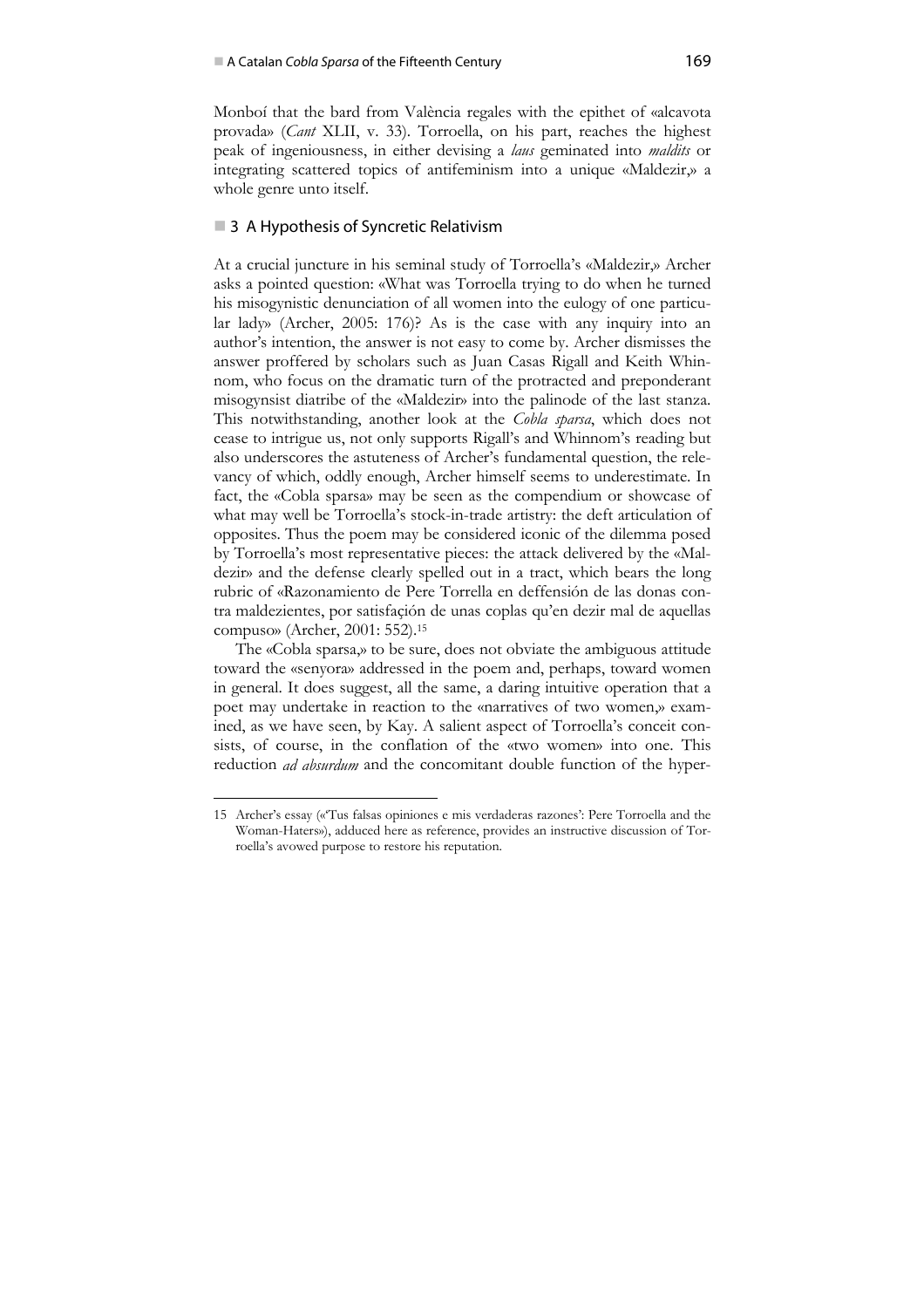bole – the overt *laor* and the covert *deslaor* of it all – brings out the effect of a humorous anecdote, a comic punch line... in short, a caricature. We are left to wonder whether Torroella, in an ultimate twist of vitriolic irony, is taking aim to deal a definitive, deconstructive blow on the tradition that has served him as a source of inspiration.

Be that as it may, the «Cobla sparsa» reflects the attempt on the part of Torroella to transcend in his own way the woman question by showing how a virulent *deslaor* can be subsumed into an enthusiastic or hyperbolic *laor* or, vice versa, how the latter can be transformed into the former. It appears that Torroella has found a way of demarcating the last phase of the misogynistic strain in post-troubadour literature of the fifteenth century in the Castilian and Catalan domains. The «Cobla sparsa» attests to the discovery of a parodic device that functions as a double-edged sword of sorts. In the device the *laor* and *deslaor* factors interact, paradoxically, as two kinds of mirrors that concomitantly distort and refocus the essential features of a centralized image.

In the final analysis what Torroella comes up with is a compact and, by that token, emblematic statement of an esthetic of syncretism and relativization: the syncretism is evidenced in the conflation of two distinctive rhetorical functions – precisely those that pertain, respectively, to praise and un-praise; the relativization, on the other hand, is brought into effect by the clash between the factors concomitant to these functions – namely, the refined values of courtly ideals and the down-to-earth, not to say brutal, exigencies of the erotic drive. No doubt it would be of great interest to explore the various implications of this esthetic especially as manifested in March's two poems we have been discussing so far. Here, however, we cannot go into such a challenging and lengthy investigation. Instead, we will turn our attention to the pivotal image – the ambivalent portrait of woman that, as we have just pointed out, Torroella sketches out so suggestively. I propose to consider how that image is of essence in Act I of *Celestina* – an act which some critics attribute to an anonymous first author to be distinguished from the «continuator,» that is, the flesh-and-blood Fernando de Rojas (Russell, 1991: 24–37).

### ■4 Clashing Motifs – Fractious Dialogue

An analysis of *Celestina*, Act I, yields important evidence of the *laor*-*deslaor* motifs pertinent to the post-troubadour tradition that has been reviewed here. It is interesting to observe how these clashing motifs activate the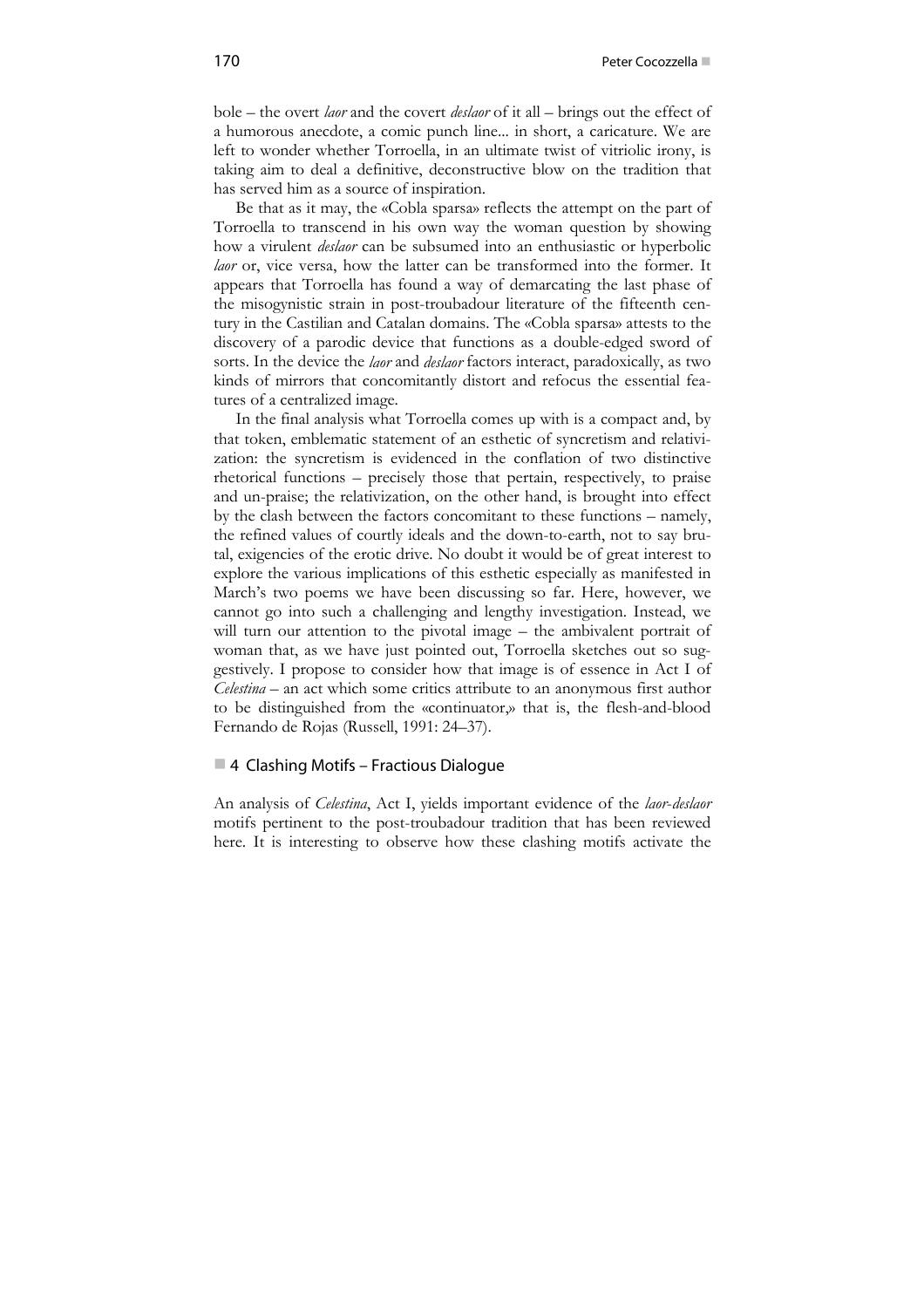fractious dialogue from which emerge three leading figures: Calisto, Melibea, and Celestina (the lover, the ladylove, and the whore). That same dialogue underscores, all the while, the foolishness and comic qualities that we find foreshadowed in the male protagonist. Unlikely as it may seem, Sempronio and Pármeno, two of the most «uncourtly» individuals that could be imagined, attest to the background of love-centered literature so exemplarily represented, as we have seen, by authors like March and Torroella. In fact, in Act I of *Celestina* those trusted but hardly trustworthy *criados* of Calisto's take on the role of confronting their master with those very issues that are paramount in March's and Torroella's representative compositions. We recall, for instance, Sempronio's caustic humor in response to what must be considered the most notorious sample of hyperbolic utterance. We are referring, of course, to Calisto's perverse profession of faith: «¿Yo? Melibeo só, y a Melibea adoro, y en Melibea creo, y a Melibea amo» (Rojas, 1995: 93). As if such a blasphemy were not enough, the youth sees fit to underscore his feelings for Melibea as follows: «Por dios la creo, por dios la confesso, y no creo que hay otro soberano en el cielo aunque entre nosotros mora» (Rojas, 1995: 95). Could there be a more apt illustration of Ausiàs March's notion of *escalf*? The term itself is an eloquent metaphor for hotheaded declarations that beg to be chastened one way or another. And a good chastening is what Sempronio provides for the occasion. Far from being scandalized, the hardboiled servant tones down, with a wry smile, any serious resonance the bombast might attain. Sempronio, as usual, does not mince words. In his retort he blends insult with his malicious chuckle as he insinuates that Calisto's intentions are even more reprehensible than those of the Sodomites of Biblical times, who schemed lurid acts with the angelic guests in the house of Lot: «Porque aquéllos procuraron abhominable uso con los ángeles no conoscidos, y tú con el que confiessas ser Dios» (Rojas, 1995: 95). With good reason, then, the reader of *Celestina* may be reminded of March's *Cant* XXIII. The repartee between Calisto and Sempronio ends up unmasking in the speech of the obsessed lover the histrionics, speciousness, and hollowness – in short, the excesses of affectation – that March repudiates in those poets «qui per escalf / trespassen veritat.»

Pármeno's intervention is no less significant than Sempronio's in bringing to light points of affinity worthy of our attention. It is, indeed, remarkable that Pármeno takes up the very same motifs that Ausiàs March, in his outstanding *maldit* (*Cant* XLII), integrates into his own unusual rendition of *laor* and *deslaor*. As has been indicated, March introduces a highly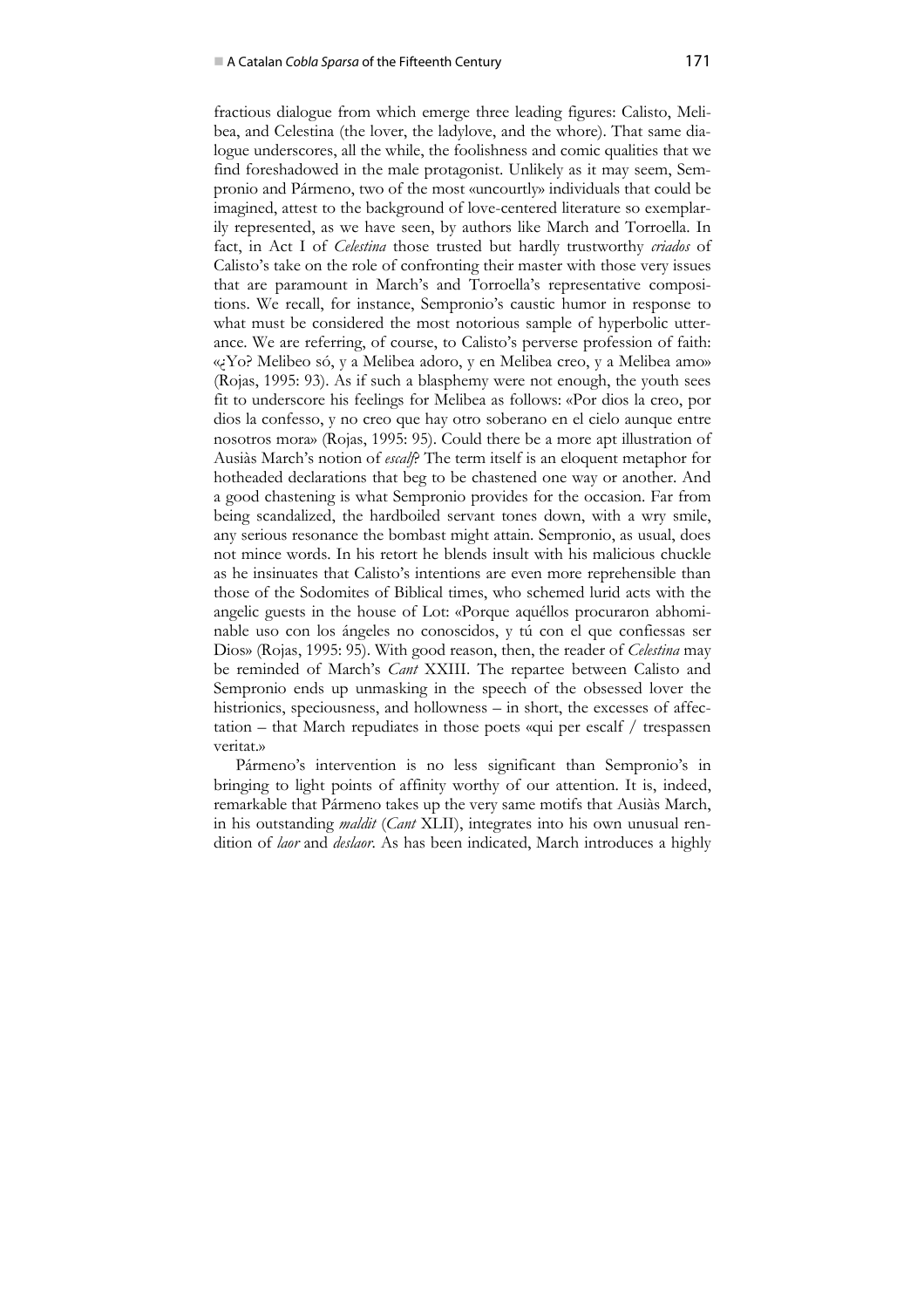insulting epithet (*alcavota provada* of v. 33), leveled at Na Monboí. This *prima facie* evidence of *deslaor* needs, of course, no explication. What is truly ingenious in March's version is the admixture of the obvious with the unexpected. Incredibly, the *alcavota* herself transforms the offensive slur into a pleasing compliment.

A simple juxtaposition of but a few passages will make self-evident the parallelism that interest us here. Here is how March's poetic persona, in his direct address to Na Monboí, describes her response to the unflattering expletive:

Quan oireu «Alcavota provada!», responeu tost, que per vós ho diran. E puis per nom propi vos cridaran, ja no us mostreu, en l'oir empatxada, enterrogant, «Amics,» e què voleu? «En dret d'amor voleu res que fer pusca? Tracte semblant jamés me trobà cusca.. Presta seré a quant demanareu». (Vv. 33–40)

In presenting Celestina to Calisto, Pármeno launches into a series of observations that, albeit in much coarser terms than the ones used by March, could pass as a paraphrase, in the rough, of March's words. In the preamble to what turns out to be a rather extensive testimonial concerning the hag, whom he has just called «puta vieja alcoholada,» we hear Pármeno say:

¿Por qué, señor, te matas? ¿Por qué, señor, te congoxas? ¿Y tú piensas que es vituperio en la orjeas désta el nombre que la llamé? No lo creas, que ansí se glorifica en lo oýr, como tú quando dizen: «Diestro cavallero es Calisto.» Y demás, desto es nombrada, y por tal título conoscida. Si entre cient mugeres va y alguno dize «Puta vieja», sin ningún empacho luego buelve la cabeça y responde con alegre cara. (Rojas, 1995: 108)

Pármeno's remarks invite reflection on the diametric contrast between the denotation and connotation of «vituperio» – between, on the one hand, Calisto's literal and necessarily negative reading of the term and, on the other hand, Pármeno's positive interpretation, justified by Celestina's alleged reaction («responde con alegre cara») (Rojas, 1995: 108). Thus, Pármeno maneuvers an entire conversation upon a pivotal term («vituperio»), which he subjects to a considerable spin.

We hardly need an extensive reading and profound meditation to be struck by the shallowness of Calisto's declarations. Even when he goes into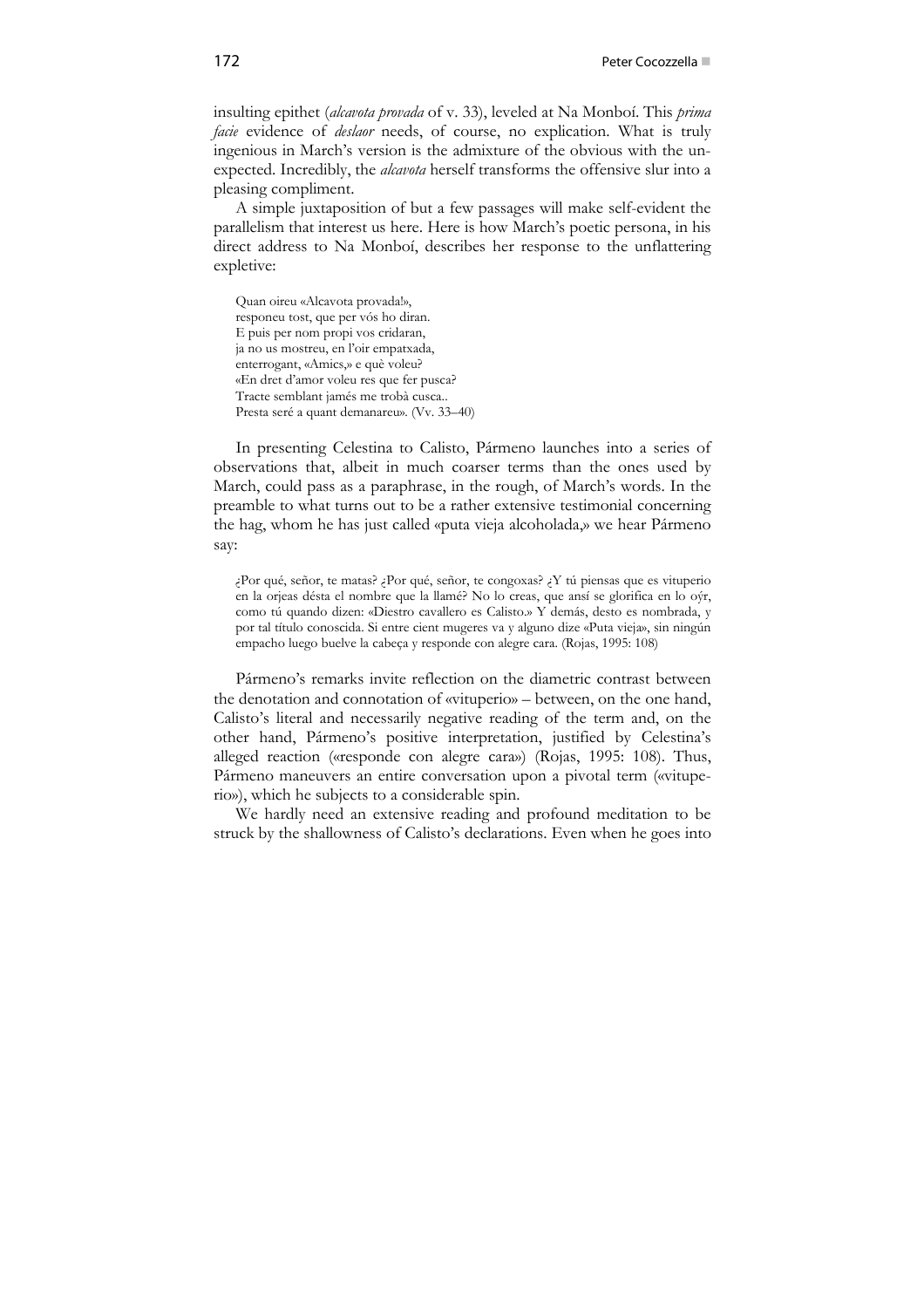what he purports to be his personal account of his beloved's beauty, he can do no better than recast the commonplace description of the ideal woman. Typically, he gets carried away in prolonged musings about such details as «los ojos verdes, rasgados, las pestañas luengas, la boca pequeña» (Rojas, 1995: 101) or «[l]as manos pequeñas en mediana manera, de dulce carne acompañadas, los dedos luengos, las uñas en ellos largas y coloradas, que pareçen rubíes entre perlas» (Rojas, 1995: 101).

The passage alerts us to the superficiality and insubstantiality of the exchange between Calisto and Sempronio – precisely the exchange that pertains to the much-too-well-known arguments commonly integrated into the conventional *laor* and *deslaor* of women. We get the distinct impression that neither of the two men is really committed to his cause. Both of them, then, resort to the mouthing of hackneyed topics, but, in reality, their hearts is not in what they say. Now we begin to catch a glimpse of what June Hall Martin describes as «this enormous gap between what Calisto is and what he pretends to be» (Martin, 1972: 112–113). At the same time, we realize that the gap is but one aspect of a pervasive crisis – that epitomized by the dysfunctional dialogue we are given to contemplate.

The foregoing analysis invites reflection on the general layout of Act I of *Celestina*. We find, for one thing, that from the very beginning the stage is already set for a phenomenology that Martin sees unfold throughout the *Tragicomedia* specifically with regard to Calisto's grievous shortcomings. These call into question the sincerity or seriousness of his love, the refinement of his desire, the maturity of his character. As Martin explains in her own broad judgment on Calisto's conduct,

Calisto's essential problem lies within his own nature, and the constantly shifting tone of his language is a clue to a certain baseness in his character. His words lack the sincerity essential to the ideal courtly lover. His love lacks the power to ennoble him. And desire, rather than being refined as it grows stronger, tends to become coarser. (Martin, 1972: 101)

Act I provides a *mise en scène* for, also, Sempronio's and, by extension, Pármeno's conduct. Notably, what the author of Act I sets in operation is an intriguing interplay between seeming and being. As will become apparent in the rest of the *Tragicomedia*, Sempronio and eventually Pármeno strive, not unlike Calisto, for a degree of love they clearly are not capable of attaining. The fundamental difference, of course, is that Calisto, in matters amatory, falls short of expectations while his servants exceed them. All three, then, seem to be what they are not.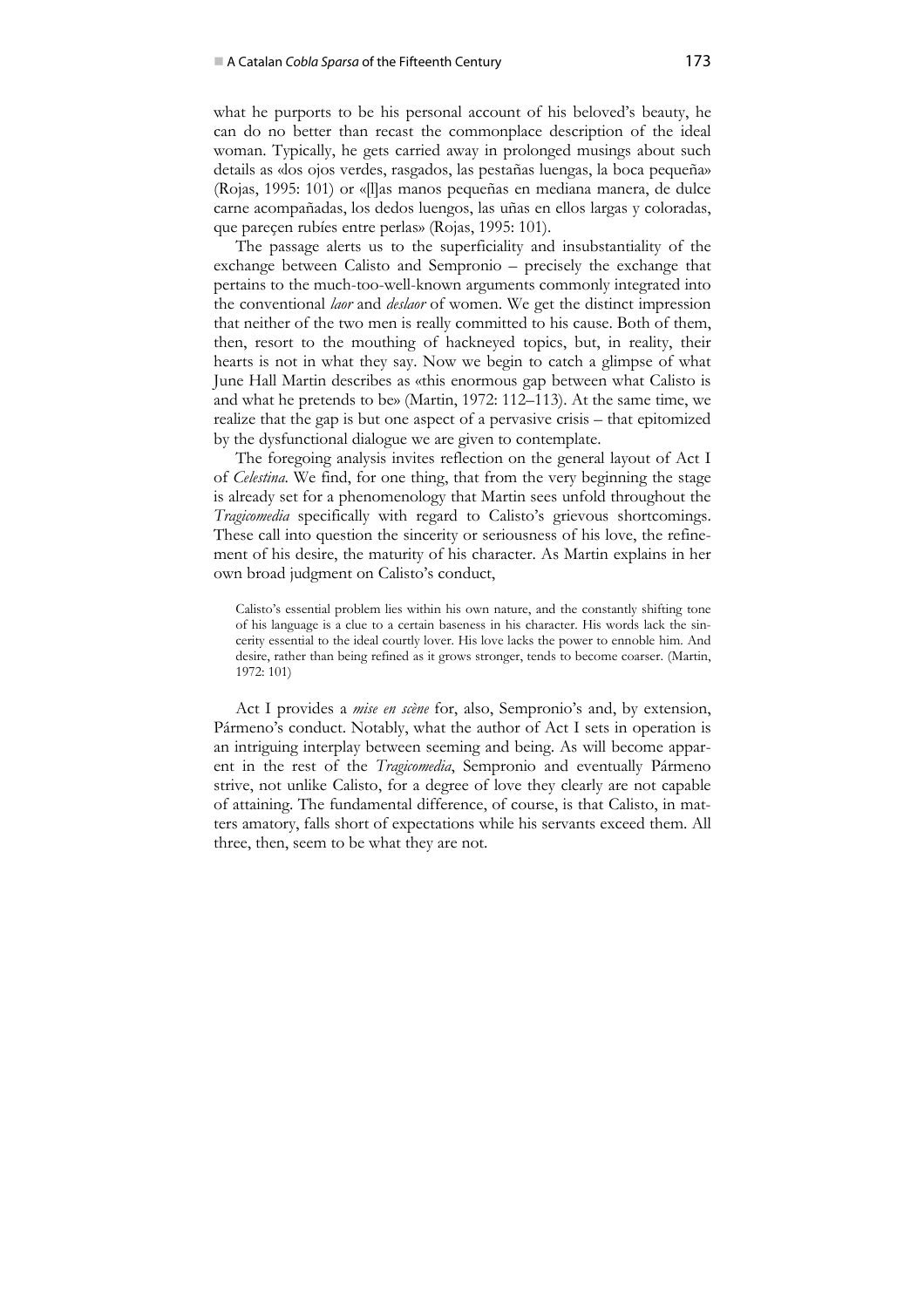A sharp contrast to Calisto's *modus vivendi* may be witnessed in the attitude of Ausiàs March's persona. In *Cant* XLII March, upholds a *cavaller*'s lofty values and looks askance at the presumptuousness of a *mercader*, whom he calls En Joan. En Joan's case holds in store an important lesson for both Calisto and Sempronio. In fact, March's *cavaller* finds the *mercader* contemptible and ridiculous precisely because the latter uses or abuses the manners of the courtier with the sole intent of putting up appearances («volgué's muntar en amar, cavaller» [v. 18]). There are obvious similarities in the behavior of both Sempronio and En Joan. Each realizes that the object of his love, be she Na Monboí or Elicia, is an «alcavota provada.» This shows, of course, that Sempronio is no less deserving of scorn than are the En Joans of this world. More importantly, the scorn for Sempronio redounds to the contempt due to Calisto, who, by association, stoops to the level of the uncouth servant.

We may well deduce that Calisto's conduct is at odds with the type of refinement fostered by the powers of what literary scholars have long advertised as *fin'amors*. The absence of that refinement is, then, foremost in the list of Calisto's flaws. Touching on this very point, Martin adduces a technical term she borrows from Maurice Valency and then provides her own explanation, which runs as follows: «But what is lacking in Calisto is the *mezura* required to keep himself under control until such refinement could take place. It is an essential quality; without it, the lover is, by courtly standards, doomed to failure» (Martin, 1972: 78). Martin even finds a striking symbol for Calisto's infraction of the code of *mezura*: «The falcon, who is not chained to Calisto's wrist, but is out of control, suggests Calisto's own ultimately uncontrolled passion for Melibea» (Martin, 1972: 78).

So, the main point is one of *mezura*; the overriding concern is the lack of self-control; the central issue is the correlation between Calisto's speech and his condition of a courtly lover manqué. It is still instructive to take yet another look at the portion of the Calisto-Sempronio dialogue that takes the form of a debate. At this point it is fair to say that the debate comes to a standstill, if it does not collapse completely, because the disputants cannot find a common ground for their discussion. While Calisto indulges in meaningless hyperboles in the praise of Melibea, Sempronio employs his caustic cynicism in disparaging the qualities of the maiden and of women in general. The disputants vie with each other in the hollowness of their argumentation: the master strives to sound sincere and the servant openly advocates self-deception as when he proffers the following advice to his lovesick interlocutor: «Ponte, pues en la medida de honrra; piensa ser más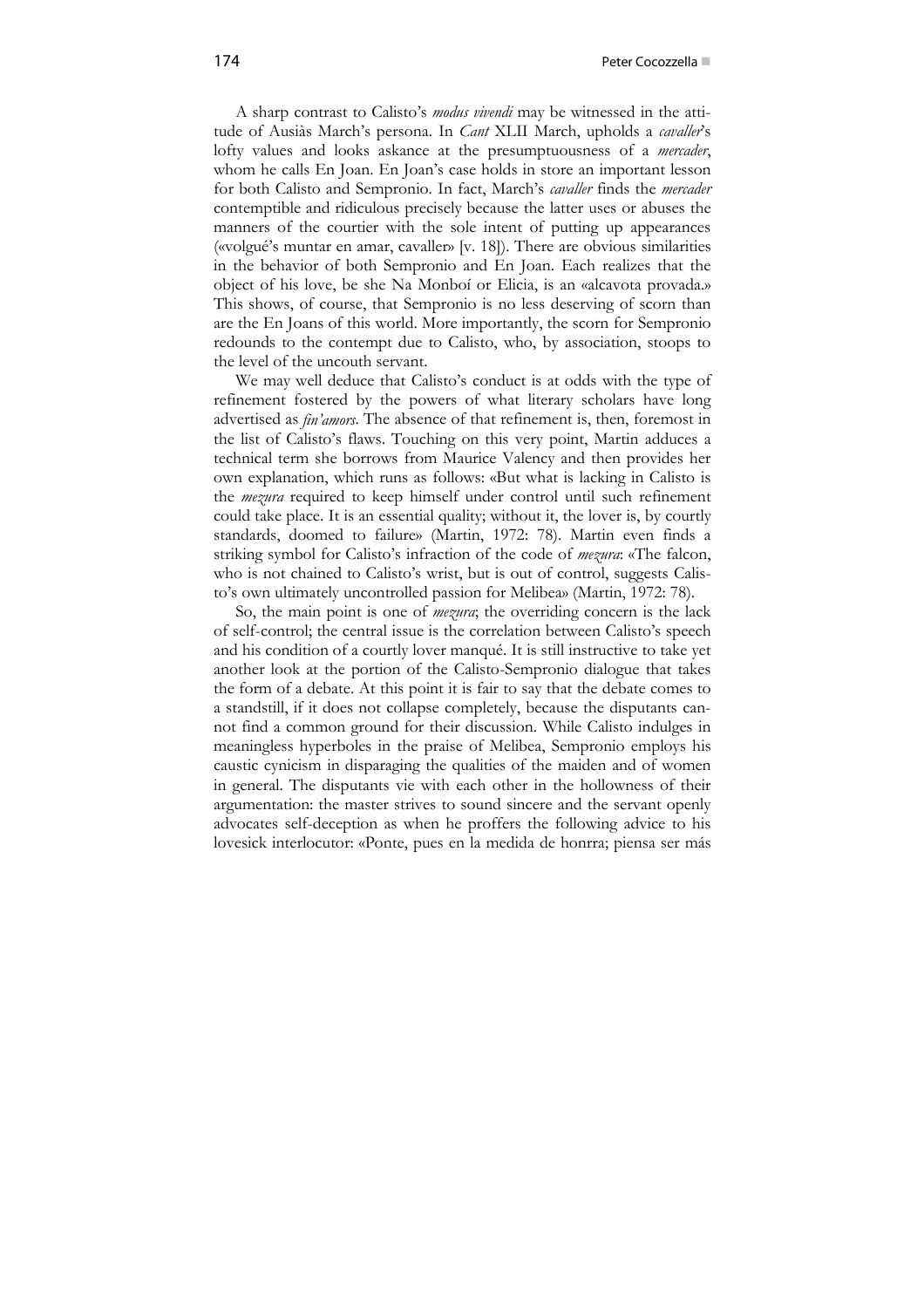digno de lo que te reputas» (Rojas, 1995: 99). It is much too clear that the two can only manage to talk, not *to* or *with*, but *at* and, eventually, *past* each other. We may take Martin's critique a step further and consider that Calisto has lost control of not only his passion but also his rhetoric and language itself. Concomitant with and as a consequence of his transgression against *mezura*, the language and style of *fin'amors* cannot be for Calisto tools of empowerment. They become, instead, a liability and a trap. The pernicious role of rhetoric and language in the entrapment of Calisto merits, no doubt, careful exploration.

# 5 Dysfunctional Discourse in *Celestina* and the Latter Phases of Misogyny

An analysis of «Cobla sparsa» has brought to light certain aspects of indeterminacy, and these have been revealed as iconic of a paradoxical conflation of opposites: *laor* and *deslaor*, praise and vilification. Upon reflection we discern at the heart of the paradox an aesthetic kindred to the *sic et non* that Otis H. Green finds prominent in medieval tradition and operative in a particular kind of humor, which he calls «medieval laughter» (Green, 1963: 1: 5–71). A close reading of «Cobla» prompts us to enter into a discussion of specific points that complements the broad purview of Green's commentary. By contextualizing the «Cobla» within the dialectic of interaction between the «Maldezir» and the «Razonamiento... en defensión de la donas,» we see how Torroella reaches the paradoxical stage at which misogyny has spent its vehemence even as it attains the peak of its intensity. What we learn is that the vein of misogyny, practically exhausted, is symptomatic of a crisis of reason and ratiocination, and the crisis is implicit in the dysfunctional disputation we have just witnessed between Calisto and his servants.

If we shift our attention from Act I to the whole of the twenty-one-act *Tragicomedia* called *Celestina*, we discover additional factors conditioned by the crisis and the dysfunction in question. What looms ominous, indeed, apropos of Calisto's characterization is the disturbing divorce between the usual denotation of language and its connotative function in the mind and heart of a speaker such as Calisto, compelled by passion run amuck. Particularly relevant in this respect are Martin's comments that focus on Calisto's speech during his tryst with Melibea in Act XIX and include a reference to the encounter between Pármeno and Areúsa in Act VII. In the following passage Martin proffers insightful remarks precisely on the divorce mentioned above: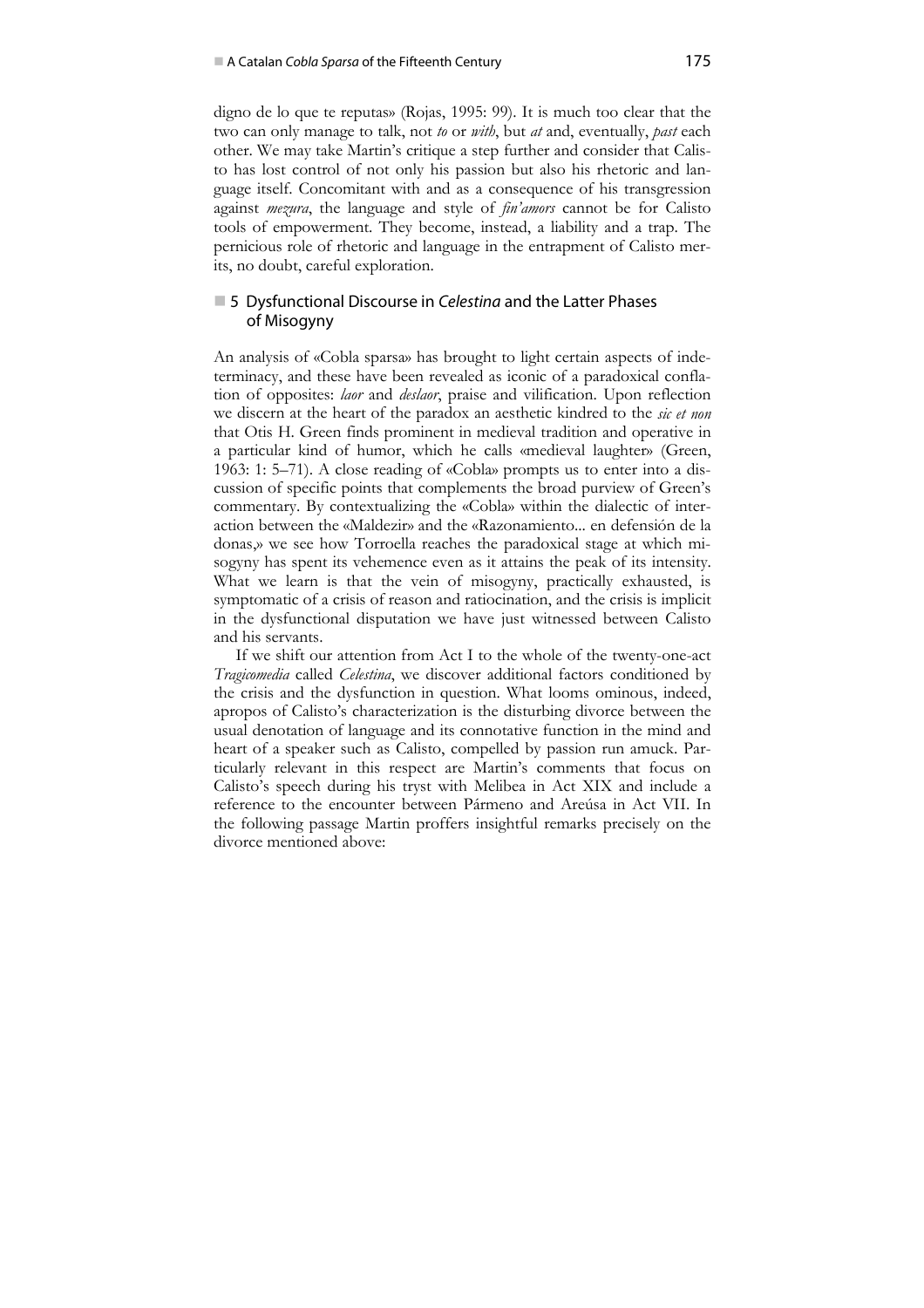The scene seems to be even more debasing when one recognizes that it contains a strong echo of an earlier scene enacted between a servant and a prostitute in Areusa's bedroom. Yet in spite of Calisto's clearly carnal orientation, he still exhibits an excessive external adoration for Melibea... . He eternally overweighs the scales on the side of physical love and then attempts to make up the balance by an excessive rhetorical adoration. But the words are empty, weightless; the scales never attain a proper balance. And Calisto appears all the more absurd for his efforts. (Martin, 1972: 103)

The imbalance in Calisto's mind-set, the vapidity of his discourse, the absurdity of his behavior strike us as natural consequences of kindred flaws illustrated in the poems by March and Torroella. It is not hard to see how the crisis and dysfunction highlighted in the course of the present discussion comes to bear upon the parodical slant Martin recognizes in the portrayal of Calisto as a courtly lover manqué.

A few words are in order concerning the significant development of misogynist literature in some representative works by two Hispanic writers – namely, Francesc Moner and Luis de Lucena – who flourished in the second half of the fifteenth century. Moner envisages a therapeutic role for misogyny as a cathartic process, which, by venting off obnoxious emotions, leads to an enhanced self-knowledge and to the concomitant wholesomeness of mind and soul (Cocozzella, 2010: 59–81). The therapy, however, is far from successful mainly because Moner has to confront reason's ultimate failure in the lover's quest for not only equanimity but also supreme happiness (the *Summum Bonum*). The lesson that Moner would have us learn is that reason's shortcomings make for an existential vacuum to be filled only by divine intervention. In the poem, *Sepoltura d'amor*, one of his major works, Moner explores the symbiotic bond between an allegorical personage, Experiencia ('Lady Experience'), and his own life converted into a text. By an extraordinary legerdemain of her own, Experiencia carries conversion to a metaphysical, not to say sacramental, extent by dramatizing the integration of the lover's life-text into Sacred Scripture especially as embodied in the Gospel. In Moner's *Sepoltura*, then, we appreciate, on the one hand, a misogynist strain that has run its course, and, on the other hand, as a natural consequence, a phenomenology of radical conversion that comes full circle from the fading out of emotional virulence to the fervor of an *imitatio Christi* underscored by the dramatics of Experiencia. And what Experiencia dramatizes is the awareness or selfconsciousness about the inexorable limitations of rationality (Cocozzella, 2010: 66–80).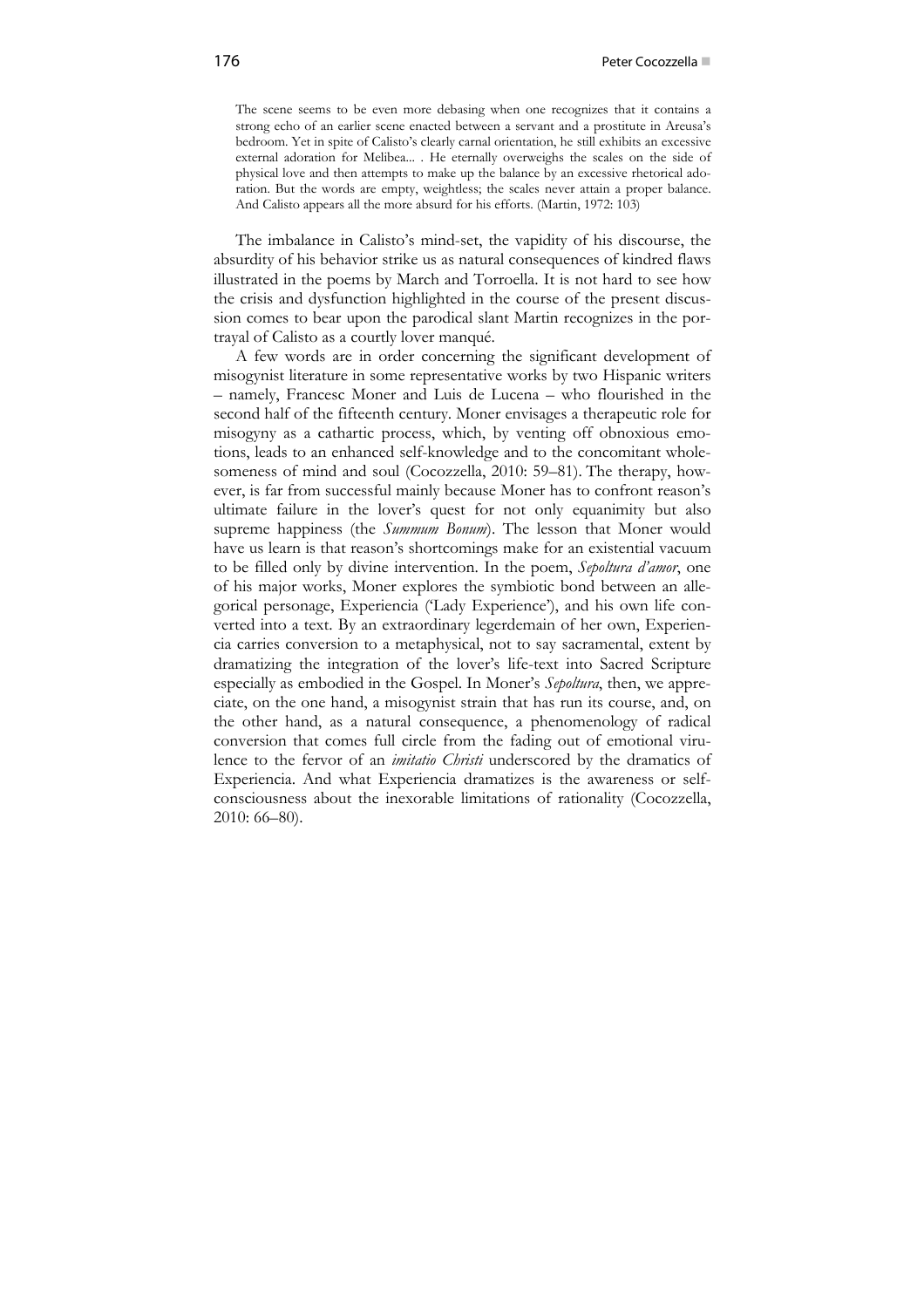1

I have mentioned, also, Luis de Lucena, a writer whose *Repetición de amores* has received a suggestive study by both Pedro Manuel Cátedra (1989: 126–141) and Antonio Cortijo Ocaña (2001: 198–207). What I find particularly pertinent to my present discussion is Cortijo's solid argumentation concerning the affinities between said *Repetición* and Act I of *Celestina*. 16 The affinities are posited in terms of the antifeminist trend that in Lucena's *Repetición* stems, as Cortijo demonstrates, directly from Torroella's «Maldezir» (Cortijo Ocaña, 2001: 202). Interestingly enough, the parodic and humoristic qualities highlighted by Cortijo conform to the focus of my own analysis. What comes to light from Cortijo's reading is the pervasive mood of sour and bitter comedy shared by Lucena's *Repetición* and Rojas's *Celestina* by virtue of the same dialectic of *sic et non* that informs the *Cobla sparsa* and kindred texts we have just had occasion to review. Witness Cortijo's definition of what turns out to be Lucena's ingenious rendition of a common academic exercise – a learned essay of sorts – that scholars are wont to call *repetitio*:

La *Repetición*, bajo la aparente finalidad de alabar el género femenino, constituye en realidad lo contrario: es un ataque despiadado contra las mujeres, con las armas argumentativas del naturalismo amoroso y el discurso misógino, moderado por la ironía y el humor y elaborado como *contrafactum* paródico del ejercicio universitario de la *repetitio*. (Cortijo Ocaña, 2001: 202)17

The clever shift from *alabanza* to *ataque despiadado* is, of course, a close match for the dubious intention of the *laor* that in Torroella's *cobla sparsa* masks the *deslaor*. 18

Cortijo goes as far as to launch «una hipótesis arriesgada:» Was a member of the Lucena family the author of *Celestina*, Act I? For Cortijo's argument in support of the hypothesis, see Cortijo Ocaña (2001: 208).

- 17 For an extensive discussion of the nature of *repetitio* see Cátedra (1989: 113–141) and Cocozzella (2010: 27–40).
- 18 A further example of this curious conflation of contrary attitudes toward women is provided by another poem by Moner, entitled *Bendir de dones*. Despite what the title leads the reader to expect, the poem contains an extensive misogynist section.

<sup>16</sup> Cortijo capitalizes on the circumstantial evidence of a probable relationship between Rojas and Lucena:

<sup>[</sup>S]abemos que Rojas fue estudiante en Salamanca por las mismas fechas que Luis de Lucena. Es plausible pensar que entre el número reducido de escolares que atendían clases de derecho en la Universidad de Salamanca hacia 1495 Lucena y Rojas se conocieran. (Cortijo Ocaña, 2001: 208)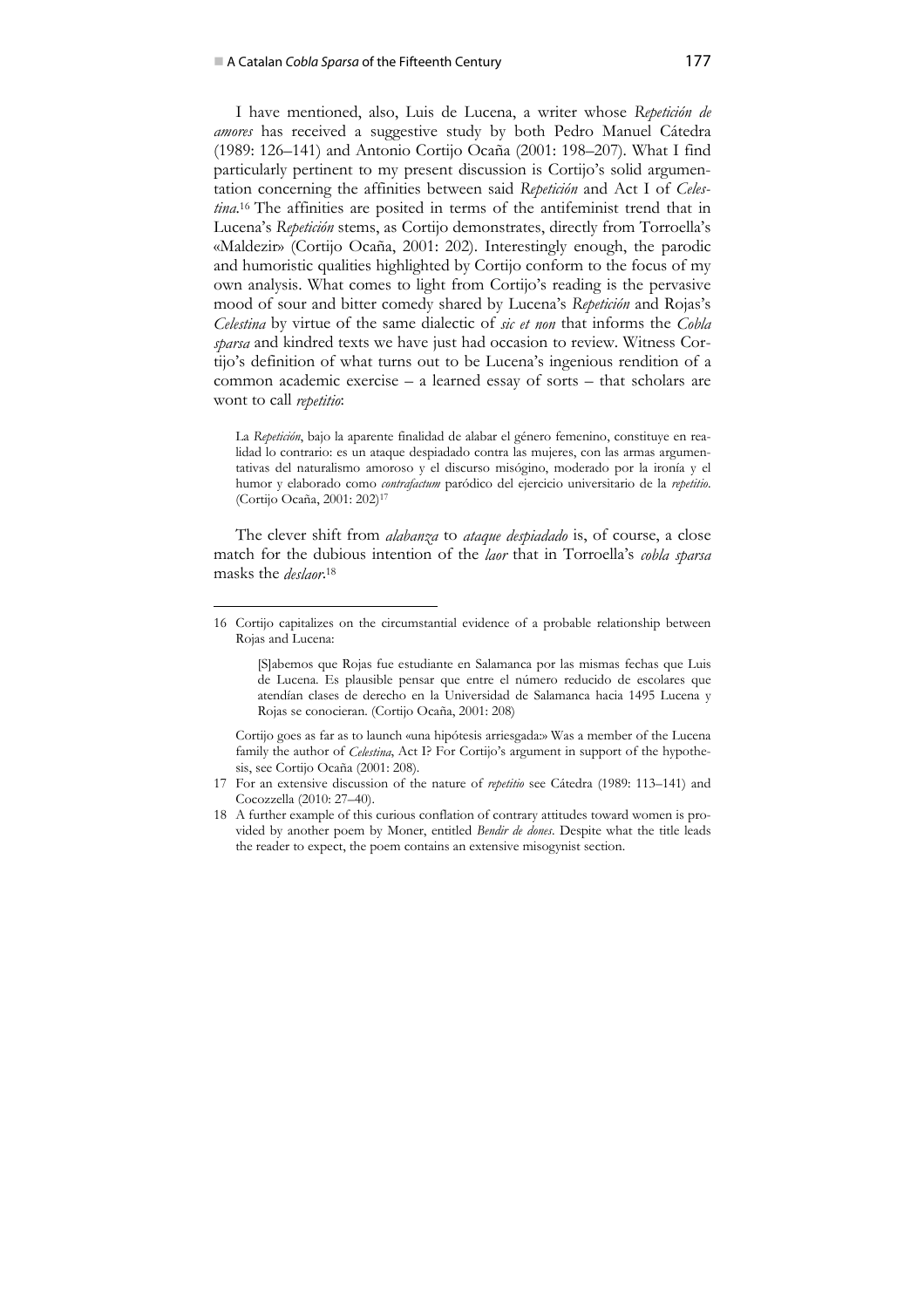It is well to acknowledge the salient aspects of the multifaceted topic of misogyny that the insights and evidence adduced by Cátedra and Cortijo invite us to contemplate. We notice that, inherent in the topic, is the notion of an intertext of considerable proportions that encompasses the issues contributed by a wide array of writers. This impressive group ranges from Marcabru to Fernando de Rojas and includes, besides these authors, such representative figures as Ausiàs March, Pere Torroella, Francesc Moner, Luis de Lucena, and the anonymous author of *Celestina*, Act I, if one adheres to the theory of a multiple authorship for the *Tragicomedia de Calisto y Melibea*. That of the intertext – a complex literary superstructure – is a notion we will do well to latch on to. Worth looking into is the intertext fashioned by a particular community of writers that flourished in València and Barcelona in the second half of the fifteenth century and, by virtue precisely of their intertextual commitment, may be considered the heirs of Ausiàs March. Borrowing the phrase that Brian Stock coined and endowed with a technical meaning, we may call the aforementioned community of writers a «textual community» – specifically, Ausiàs March's «textual community.»19 We may add that the aforementioned group of March's heirs bears close scrutiny for the significant role they played in the momentous period of transition from the Middle Ages to the Renaissance.

## ■ 6 In Conclusion: Truth and Consequences

Even though Rodríguez Risquete does not recognize the «Cobla sparsa» as the work of Torroella, there can be little doubt that the curious one-stanza poem we have been analyzing is emblematic of the very dialectic of ambivalence that informs Torroella's esthetics. We have come to realize that, indeed, «Cobla sparsa» may well hold in store the key to a fresh look at Torroella's distinctive position in the debate about women. As a perusal of Weiss's and Weissberger's respective essay we have been referring to

1

<sup>19</sup> One may derive inspiration and considerable food for thought from Stock's definition of textual communities as «microsocieties organized around the common understanding of a script» (Stock, 1996: 23) and from Stock's appeal to «[Max] Weber's notion of subjectively meaningful social action, to which one adds a distinction between intersubjectivity, a feature of minds, and intertextuality, an aspect of writing» (Stock, 1996: 23). Particularly suggestive is the approach that Stock outlines in the following terms: «to investigate the relationships between individuals in groups that are actually using texts for literary or social purposes, while at the same time paying close attention to the historical context of their actions as well as to consequences» (Stock, 1996: 22–23).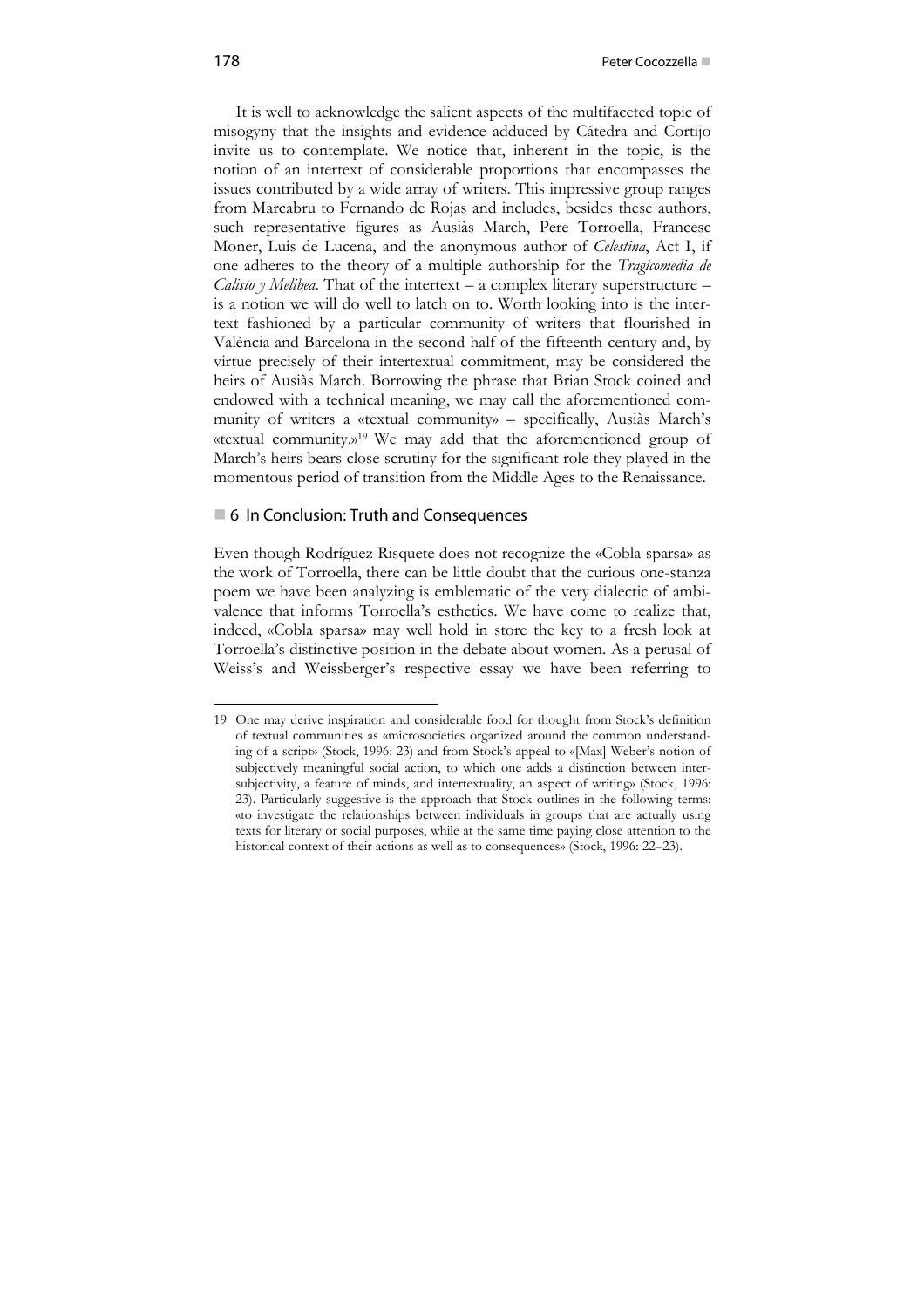clearly indicates, a number of prominent literary critics propose sundry approaches to the contextualization of that position. Weissberger proffers suggestive theories about the pervasive mood of male anxiety over the prerogatives presumed to appertain by some inexorable law of nature to the dominance of man over woman. Weiss delves into the factors that translate the viciousness of misogyny into the marginalization and utter silencing of women. Archer, on his part, calls attention to the double phenomenology attendant upon Torroella's «Maldezir:» first, the transference of a Catalan genre (the *maldit*) into the Castilian domain of the *cancioneros*; second, the transgression of some sacrosanct tenets in the code of *cortesia*.

To the perspectives eminently exemplified by the three scholars we have just listed, we may add the one stemming from the aforementioned esthetic of ambivalence as evinced in the «Cobla sparsa» and in Torroella's «Maldezir.» It is instructive to envision Torroella's ambivalence as a symptom of what Weiss calls «self-conscious use of poetry to create and ceremoniously act out an identity» (qtd. in Johnston, 1998: 249). Mark Johnston links Weiss's remarks to the notion to which Stephen Greenblatt in a landmark study on the outstanding English authors of the Renaissance gives wide currency under the term of «self-fashioning» (Greenblatt, 1973). By coining a special term of his own, Johnston adapts «self-fashioning» to the «subjectivation» inherent in the «occasional lyrics» of the *cancioneros* – the compositions, that is, typified by any poem that, as Johnston puts it, «gives a particular construction of its historical context, along with its contingent relation of power, configurations of ideology, and subject position» (Johnston, 1998: 250). We need not hesitate to consider either «Cobla sparsa» or Torroella's «Maldezir» as an occasional poem in Johnston's sense of the term, which, to quote Johnston again, «provides us with a point of departure for exploring the coincidences of its construction with other relations, configurations, or positions» (1998: 250).

In line with Johnston's explication, of considerable interest is the portrait of the auctorial persona that Weiss allows us to contemplate in his own vision of the process of «subjectivation.» In the following passage Weiss underscores the essential traits of that persona:

The masculine courtly subject is structured by a rhetoric of display and dissimulation that euphemizes his objective conditions within court society. The court was a place of artifice, intrigue, and uncertainty, and the successful courtier was by necessity a *vir geminus*, striving to exert control over an identity that was by definition at the service of others. (Weiss, 2002: 248)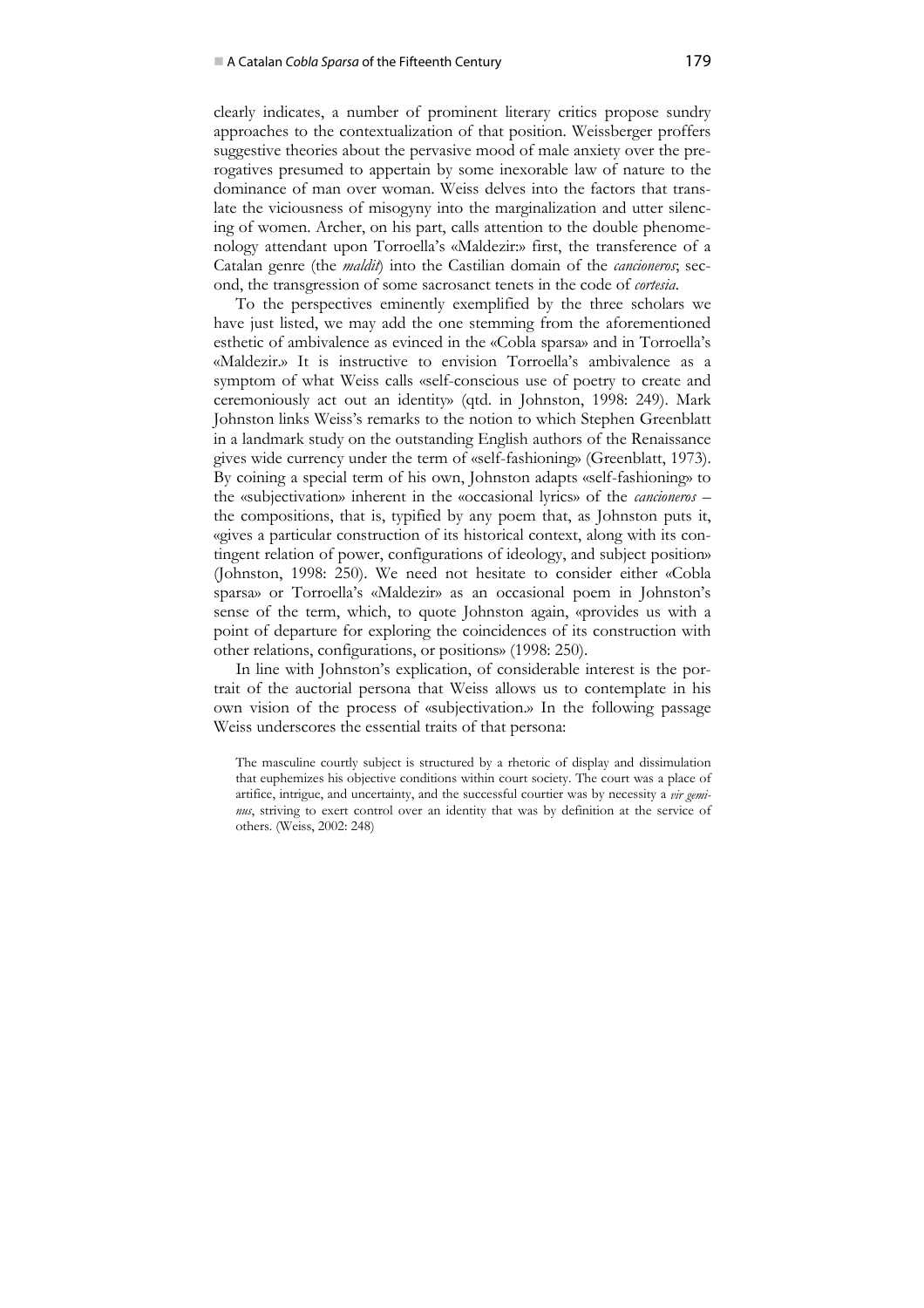In the light of Weiss's shrewd description, we may gauge, sharply profiled, a radical differentiation between Torroella's «rhetoric of display» and that of most other *cancionero* poets – especially those represented in the *Cancionero de Baena*. The crucial factor that comes to bear upon that differentiation is best described by the notion of *habitus*, a technical term and concomitant concept that Weiss borrows from Pierre Bourdieu.20 What Weiss focuses upon is the *habitus* of dissimulation, a *modus operandi*, which, when conceived at the primordial level of self-fashioning, transmutes into a *modus vivendi*. Another way of envisaging the *habitus* that operates in the love-centered lyrics of the *cancioneros* is by taking into account the poetic intention that Baena himself reveals in no uncertain terms in the prologue to his famous florilegium. At heart is Baena's statement proffered as a prescription for the aspiring poet:

que sea [the poet] amador, e que siempre se preçie e se finja de ser enamorado; porque es opynion de muchos sabyos, que todo omne que sea enamorado, conuiene a saber, que ame a quien deue e como deue e donde deue, afirman e disen qu'el tal de todas buenas dotrinas es doctado. (Baena, 1966: 15; quoted in Weiss, 1990: 51)

It takes but a brief reflection on the expression «se finja,» which constitutes the crux of Baena's precept, to come to an appreciation of Torroella's distinction precisely in terms of the differentiation we have just referred to. In diametric opposition to the self-fashioning of dissimulation that Baena openly subscribes to, the *habitus* championed by Torroella is fully congruent with Ausiàs March's abiding advocacy of the authenticity that would be marred by the ingenious stylistic devices «dels trobadors.» Needless to say, Torroella is beholden to the lofty standards of *veritat* that, as has been pointed out above, the revered master from València zealously endeavors to keep free from the blemishes of *escalf*.

1

<sup>20</sup> It is useful to bear in mind the definition that Weiss sketches out in the following statement:

Crucial here is the notion of «habitus.» This is a set of dispositions that incline agents to think, act, and speak in a certain way appropriate to a particular field. These dispositions, which can be abstracted for analysis as the «rules of the game,» endow the agents with a practical sense (*le sens pratique*) of the field, its generative principles: They are learned but deeply internalized, and are often incorporated bodily as particular ways of speaking, holding the body, eating, etc. They provide the agent with a sense of controlled improvisation, of freedom within limits, of good (and bad) taste. (Weiss, 2002: 243)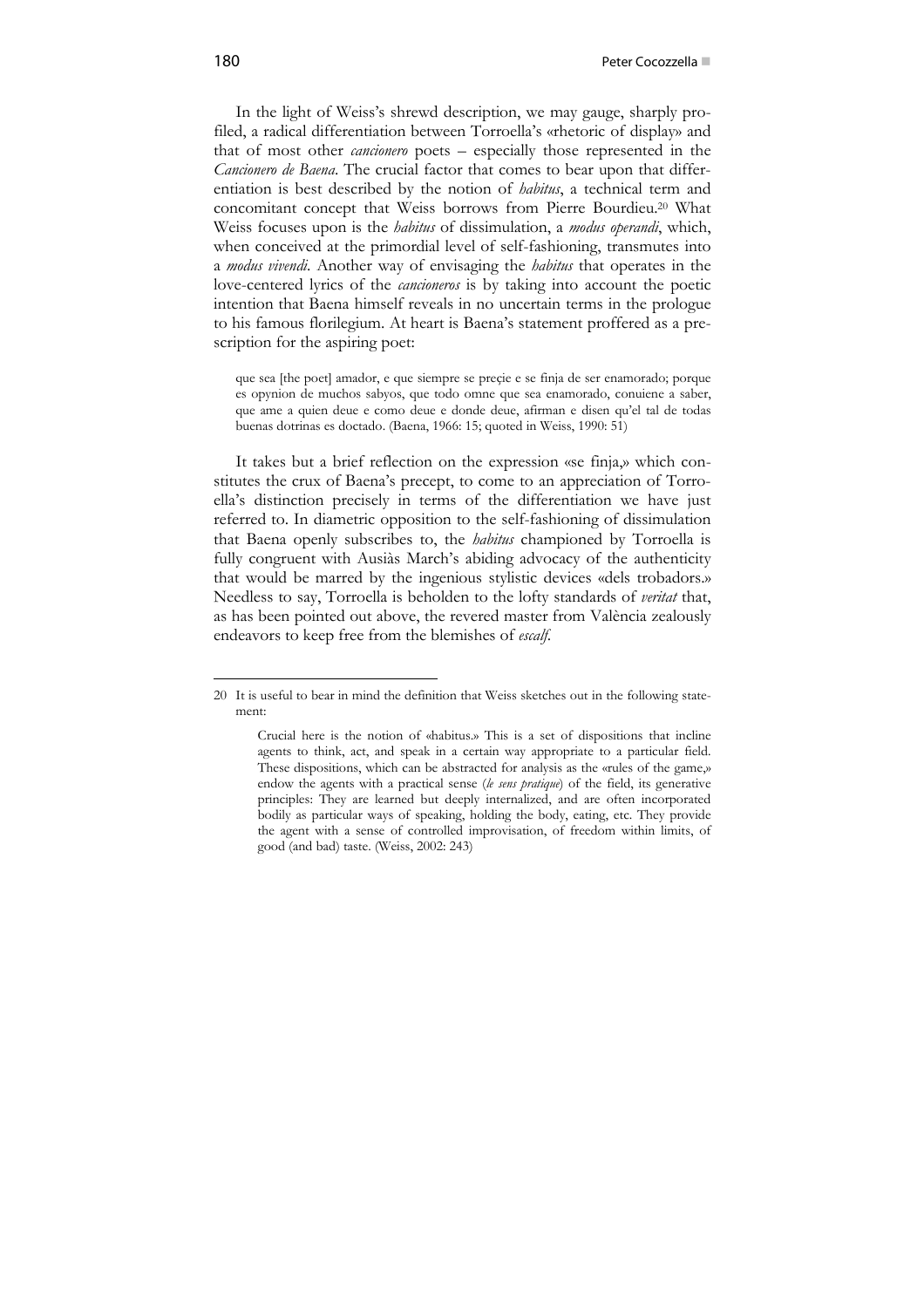#### ■ A Catalan *Cobla Sparsa* of the Fifteenth Century **181**

1

In sum, the lesson to be learned from a study of «Cobla sparsa» and Torroella's «Maldezir» in the wake of March's influence has to do with the use of rhetoric as a strategy in pursuit of March's existential vision of truth as a *morada vital*, to use Américo Castro's famous expression. Key to Torroella's strategy is the poetics of ambivalence that reflects an epistemological approach, nothing short of revolutionary, to the indissoluble dyad of what is real and what is authentic. It is worth noting that, through the rhetorical and poetic modes of ambivalence, Torroella, not unlike March, sidesteps the intricate ways and byways of ratiocination, while he reflects firsthand the novel existential orientation, beyond ratiocination, toward coming to grips with that formidable dyad, Truth/Authenticity, by means of inspiration and intuition. It may be said that Torroella effectively assimilates March's skill at navigating the treacherous waters of dysfunctional language as cogently analyzed by Sarah Kay, Michael Gerli, Malcolm Read in, respectively, the *cansos* of the troubadours, Pedro Cartagena's lyrics, and the *Tragicomedia de Calisto y Melibea*. 21

For Torroella, then, ambivalence is emblematic of the equilibrium and equanimity that the inspired poet puts at the service of rescued truth and restored function of language to signify. It may be said that, paradoxical as it may seem, through ambivalence Torroella gains a firm foothold into a text of self-fashioning and a rhetoric of self-authentication beyond the confines of ratiocination. We may identify that text and that rhetoric as the primary factors that facilitate what Read calls «phatic communion» (1983:

<sup>21</sup> The gist of Kay's analysis has already been presented above. In his thought-provoking essay («Reading Cartagena: Blindness, Insight and Modernity in a *Cancionero* Poet»), Gerli attests to Cartagena's keen intuition into the dysfunction at the heart of language, which, by its very nature, is based on the unstable and unreliable sign so that the lover's declaration, no matter how passionately and elegantly uttered, carries no proof for the authenticity of the sentiment it expresses. Particularly trenchant is Read's critique of *Celestina* apropos of, precisely, the shortcomings of language in promoting communication of one human being with another. Following is an eloquent sample of Read's point of view:

<sup>[</sup>A]t a time when linguists are attempting to pursue a strictly 'scientific', empirical methodology, and when it is fashionable to regard language as a distinctive sign of our inalienable humanity, Rojas forces us to take seriously the intuitive vision of language as a disease. In *La Celestina* he explores the consequences for society when language functions predominantly as a vehicle for neurotic fantasy, when the formalism inherent in social encounters becomes excessive to the point of negating spontaneity, and when the very medium through which members of the society interact is systematically distorted and abused. (Read, 1983: 96)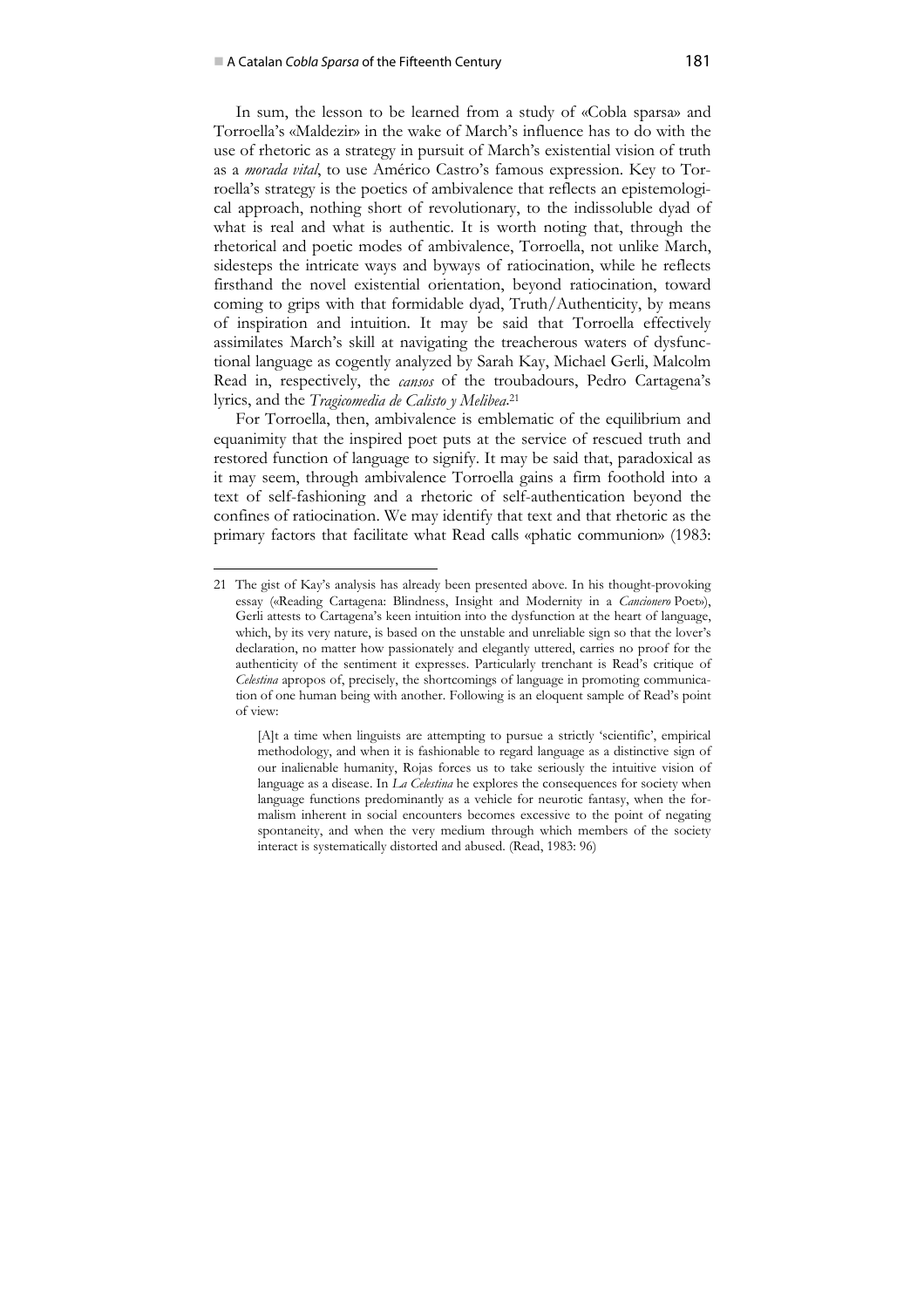80), an ideal condition for full dialogic communication that Read himself finds sorely lacking in *Celestina*.

Inspired by Ausiàs March's veritable cult of Truth, Torroella projects the image of a dispassionate contender – one who can rise even above the fray concomitant to the debate about women. From his native Catalan tradition Torroella inherits his ataractic mind-set, which enables him to adopt a position of Olympian serenity, reflected in a poignant statement, such as the following:

A quien basta el conocer de bien ver lo que en mis coplas se dize, verá que no contradice ni desdize bien de ninguna muger. (qtd. in Weiss, 2002: 248)

It is not unreasonable to surmise that Torroella's attitude of self-assurance provoked a reaction of resentment, if not downright hostility, among those coetaneous *cancionero* poets and kindred authors that took Torroella antifeminist persona at face value. Small wonder, then, that in *Grimalte y Gradissa* Juan de Flores should create a Torroella avatar that proves to be unassailable in his conviction, unbeatable in his argumentation, even when matched with the redoubtable Braçayda and her cohorts. What the episode devised by Flores dramatizes is the role played by the rhetoric of ambivalence epitomized in «Cobla sparsa» and «Maldezir.» Flores shows that such a rhetoric wins the day especially in the perspective of the new approach to truth it memorably harbingers.

The crucial issue, then, resides in the contention between Torroella's self-fashioning and Flores's fashioning of Torroella. That contention may well be the ultimate epiphany of an ambivalence, for which March and Torroella foreshadow the resolution eventually brought about by the new currents of thought evinced in the cultural horizon of the Renaissance.

#### ■ Works Cited

- Archer, Robert (1996): *Aproximació a Ausiàs March: estructura, tradició, metàfora*, Barcelona: Empúries.
- (2000): «La tradición del vituperio de las mujeres antes y después de Ausiàs March», in: Sánchez Rodríguez, Lourdes / Nogueras Valdivieso,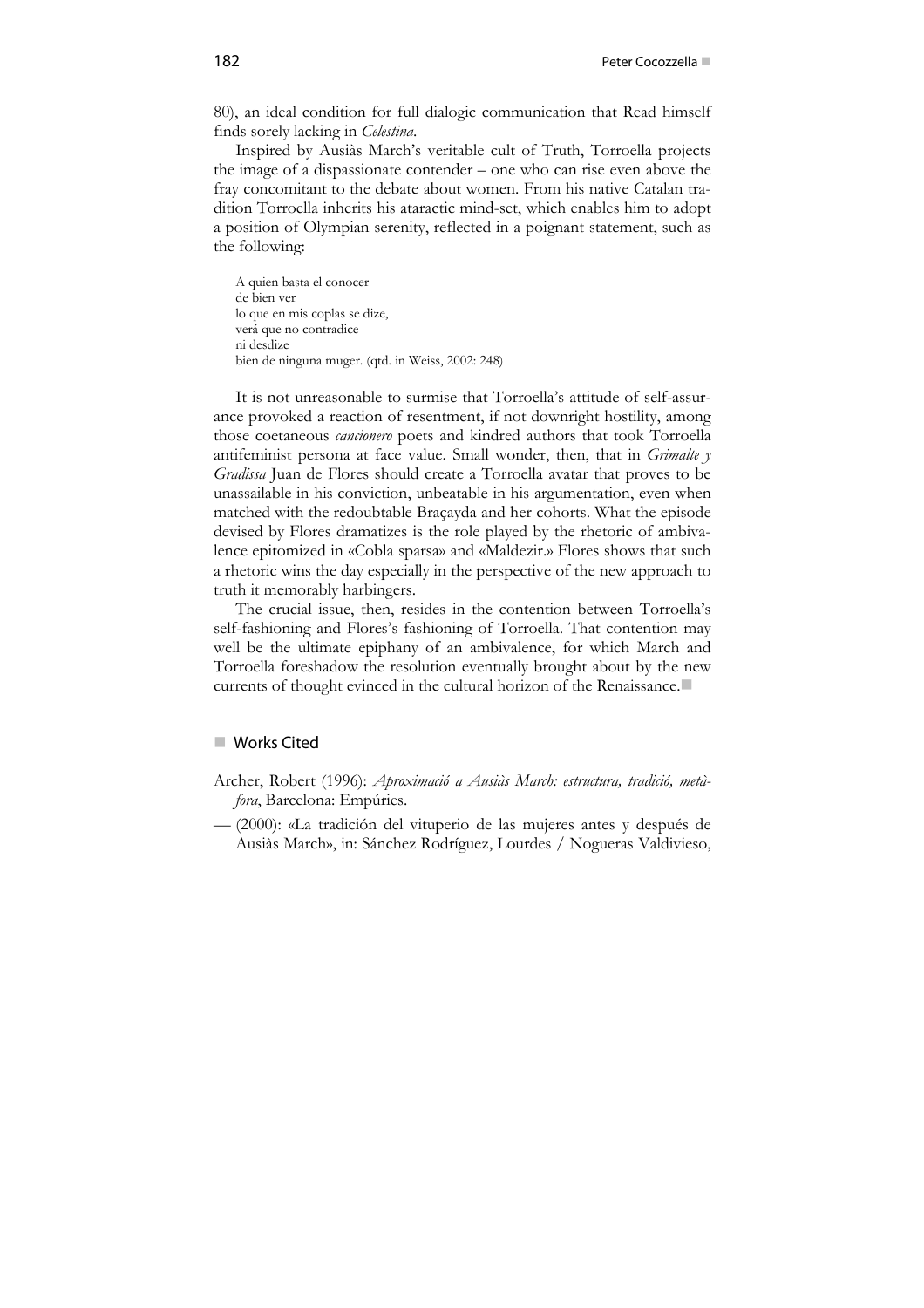Enrique J. (eds.): *Ausiàs March y las literaturas de su época*, Granada: Editorial Universidad de Granada, 151–165.

- (1997): Notes and Commentary, in: March, Ausiàs: *Obra completa*, ed. Robert Archer, Barcelona: Barcanova.
- (2005): *The Problem of Woman in Late-Medieval Hispanic Literature*, Woodbridge, Suffolk: Tamesis / Boydell & Brewer.
- (2001): «'Tus falsas opiniones e mis verdaderas razones': Pere Torroella and the Woman-Haters», *Bulletin of Hispanic Studies (Glasgow)* 78: 551–560.
- Aubrun, Charles V. (1951): Introduction, in: *Le chansonnier espagnol d'Herberay des Essarts (XVe siècle)*, Bordeaux: Feret et Fils.
- Bach y Rita, Pedro (1930): Introduction, in: *The Works of Pere Torroella, a Catalan Writer of the Fifteenth Century*, ed. Pedro Bach y Rita, New York: Instituto de las Españas en los Estados Unidos, 1–87.
- Baena, Juan Alfonso de (1966): «Prologus Baenenssis», in: *Cancionero de Juan Alfonso de Baena*, ed. J. M. Azéceta, 3 vols., Madrid: Consejo Superior de Investigaciones Científicas, 1: 7–16.
- Castillo, Hernando del (2004): *Cancionero general [de Hernando del Castillo]*, ed. Joaquín González Cuenca, 5 vols., Madrid: Castalia.
- Capellanus, Andreas (1982): *Andreas Capellanus on Love*, ed. and trans. P. G. Walsh, London: Gerald Duckworth & Co.
- Casas Rigall, Juan (1995): *Agudeza y retórica en la poesía amorosa de cancionero*, Santiago de Compostela: Universidade de Santiago.
- Cátedra, Pedro Manuel (1989): *Amor y pedagogía en la Edad Media: estudios de doctrina amorosa y práctica literaria*, Salamanca: Universidad de Salamanca, Secretariado de Publicaciones.
- Cocozzella, Peter (1985–1986): «Los poemas inéditos de Pere Torroella en el 'Cançoner llemosí' (The Hispanic Society of America, ms. B 2281)», *Boletín de la Real Academia de Buenas Letras de Barcelona* 40, 171–204.
- (1986): «Ausiàs March and the 'Truth' of the Troubadours», in: Badia, Lola et al. (eds.): *Studia in Honorem Prof. M. de Riquer*, Barcelona: Quaderns Crema, 111–132.
- (1986): «Pere Torroella: Pan-Hispanic Poet of the Catalan Pre-Renaissance», *Hispanófila* 86, 1–14.
- (2010): *Fra Francesc Moner's Bilingual Poetics of Love and Reason: The "Wisdom Text" by a Catalan Writer of the Early Renaissance*, New York: Peter Lang.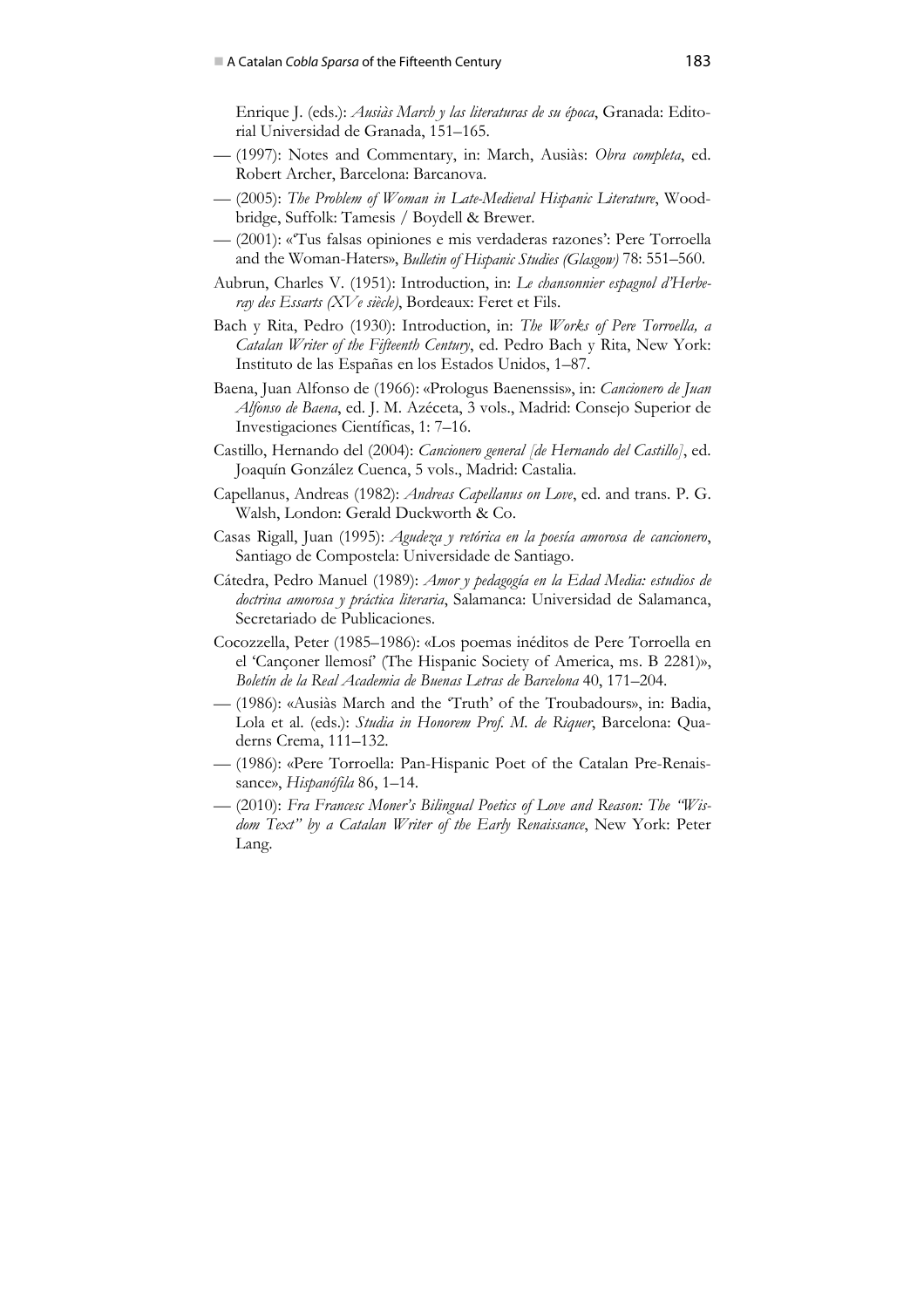- Corfis, Ivy A. (1997): «Sentimental Lore and Irony in the Fifteenth-Century Romances and *Celestina*», in: Gwara, Joseph J. / Gerli, E. Michael (eds.): *Studies on the Spanish Sentimental Romance (1440–1550): Redefining a Genre*, London: Tamesis, 153–171.
- Cortijo Ocaña, Antonio (2001): *La evolución genérica de la ficción sentimental de los siglos XV y XVI: género literario y contexto social*, London: Tamesis.
- Delgado-Librero, María Celeste (2010): Introduction, in: The Mirror *of Jaume Roig: An Edition and an English Translation of MS. Vat. Lat. 4806*, Tempe, AZ: Arizona Center for Medieval and Renaissance Studies, 1–59.
- Escrivá, Comendador (1965): *Querella ante el dios de Amor*, in: Lázaro Carreter, Fernando (ed.): *Teatro medieval*, Madrid: Castalia, 9–94.
- Fenster, Thelma S. / Lees, Clare A. (eds.) (2002): *Gender in Debate from the Early Middle Ages to the Renaissance*, New York: Palgrave / St. Martin's Press.
- Gerli, E. Michael. (1976): *Alonso Martínez de Toledo*, Boston: Twayne.
- (1998): «Reading Cartagena: Blindness, Insight and Modernity in a *Cancionero* Poet», in Gerli / Weiss (eds.), 171–183.
- / Weiss, Julian (eds.) (1998): *Poetry at Court in Trastamaran Spain: from the* Cancionero de Baena *to the* Cancionero General, Tempe, AZ: Medieval and Renaissance Texts and Studies.
- González Cuenca, Joaquín (ed.) (2004): *Cancionero general [de Hernando del Castillo]*, 5 vols., Madrid: Castalia.
- Green, Otis H. (1953): «La furia de Melibea», *Clavileño* 4:20, 1–3.
- (1963–1966): *Spain and the Western Tradition: The Castilian Mind in Literature from* El Cid *to Calderón*, 4 vols., Madison and Milwaukee: The University of Wisconsin Press.
- Greenblatt, Stephen (1973): *Renaissance Self-Fashioning from More to Shakespeare*, Chicago: The Chicago University Press.
- Johnston, Mark D. (1998): «Cultural Studies on the *Gaya Ciencia*», in Gerli / Weiss (eds.), 235–253.
- Kay, Sarah (1990): *Subjectivity in Troubadour Poetry*, Cambridge: Cambridge University Press.
- Lázaro Carreter, Fernando (ed.) (1965): *Teatro medieval*, Madrid: Castalia.
- March, Ausiàs (1992): *A Key Anthology*, trans. Robert Archer, Sheffield: The Anglo-Catalan Society.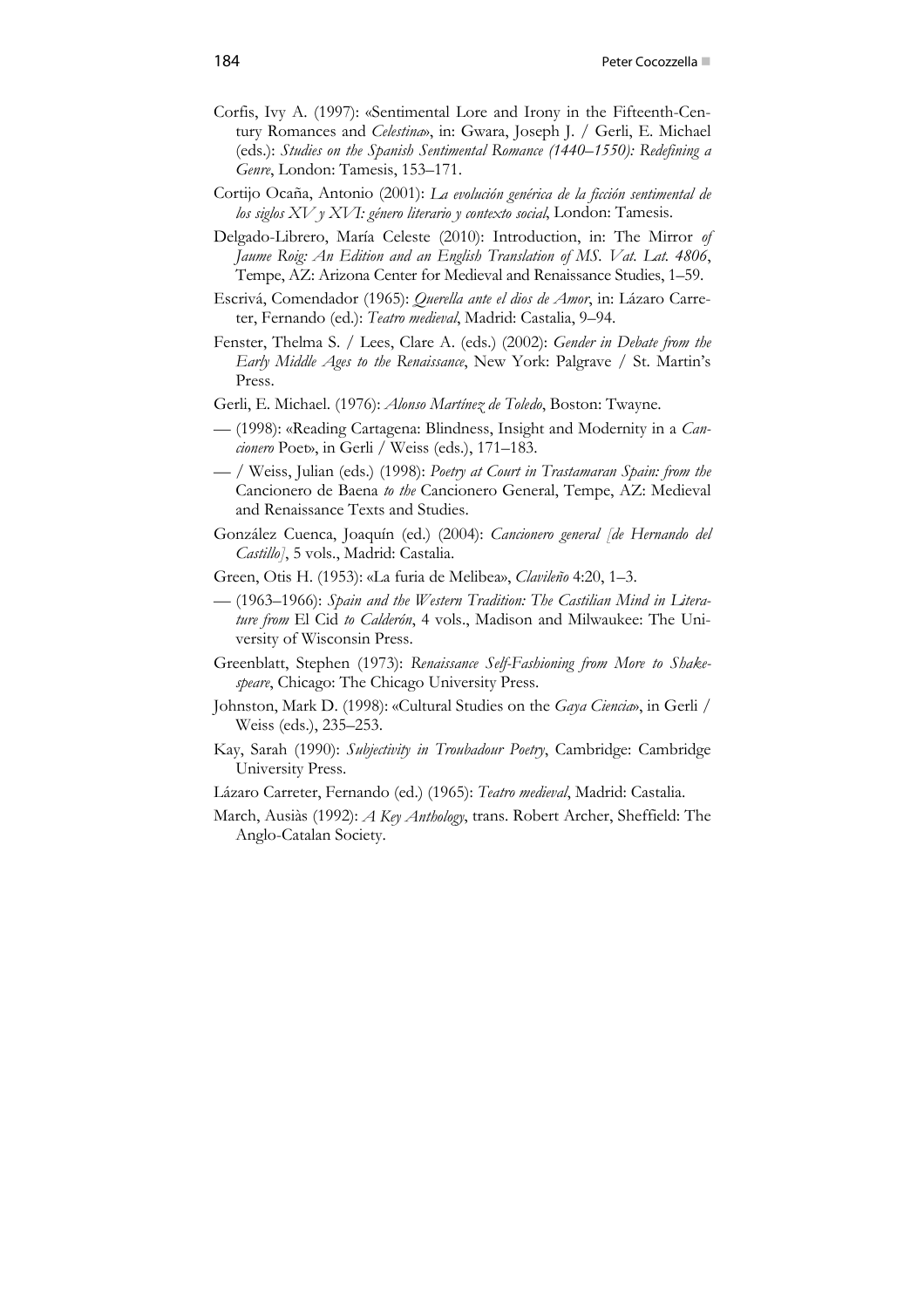— (1997): *Obra completa*, ed. Robert Archer, Barcelona: Barcanova.

- Martin, June Hall (1972): *Love's Fools: Aucussin, Troilus, Calisto and the Parody of the Courtly Lover*, London: Tamesis.
- Moner, Francesc (1970): *Bendir de dones*, in: *Obres catalanes*, 179–211.
- (1970): *Obres catalanes*, ed. Peter Cocozzella, Barcelona: Barcino (Els Nostres Clàssics; 100).
- (1991): *Sepoltura d'amor*, in: *Obras castellanas*, 2: 131–194.
- (1991): *Obras castellanas*, 2 vols., ed. Peter Cocozzella, Lewiston, NY: The Edwin Mellen Press.
- Pacheco, Arseni / Bover i Font, August (eds.) (1982): *Novel∙les amoroses i morals*, Barcelona: Edicions 62.
- Parramon i Blasco, Jordi (1993–1994): «Una cobla equívoca de Pere Torroella», *Boletín de la Real Academia de Buenas Letras de Barcelona* 44, 169– 172.
- Paterson, Linda M. (1975): *Trobadours and Eloquence*, Oxford: Clarendon Press.
- Read, Malcolm K. (1983): *The Birth and Death of Language: Spanish Literature and Linguistics (1300–1700)*, Madrid: Porrúa Turanzas.
- Riquer, Martí de (1964): *Història de la literatura catalana*, 3 vols., Barcelona: Ariel.
- Rodríguez Risquete, Francisco J. (2003): *Vida y obra de Pere Torroella*, Girona: Universitat de Girona (tesis), <http://www.tesienxarxa.net/TESIS\_ UdG/AVAILABLE/TDX-0917108-100202//TFJRR01\_de\_.pdf> [22. 6.2010].
- Roís de Corella, Joan (1913): *Obres de J. Roiç de Corella*, ed. R. Miquel y Planas, Barcelona: Biblioteca Catalana.
- Rojas, Fernando de (1995): *La Celestina*, ed. Dorothy S. Severin, Madrid: Cátedra (Letras Hispánicas; 4).
- Rubió Balaguer, Jordi (1953): *Literatura catalana*, in: Díaz-Plaja, Guillermo (ed.): *Historia general de las literaturas hispánicas*, vol. 3, Barcelona: Editorial Barna, 729–930.
- Russell, Peter E. (1991): Introducción, in: Rojas, Fernando de: *Comedia o tragicomedia de Calisto y Melibea*, ed. Peter E. Russell, Madrid: Castalia (Clásicos Castalia; 191), 11–175.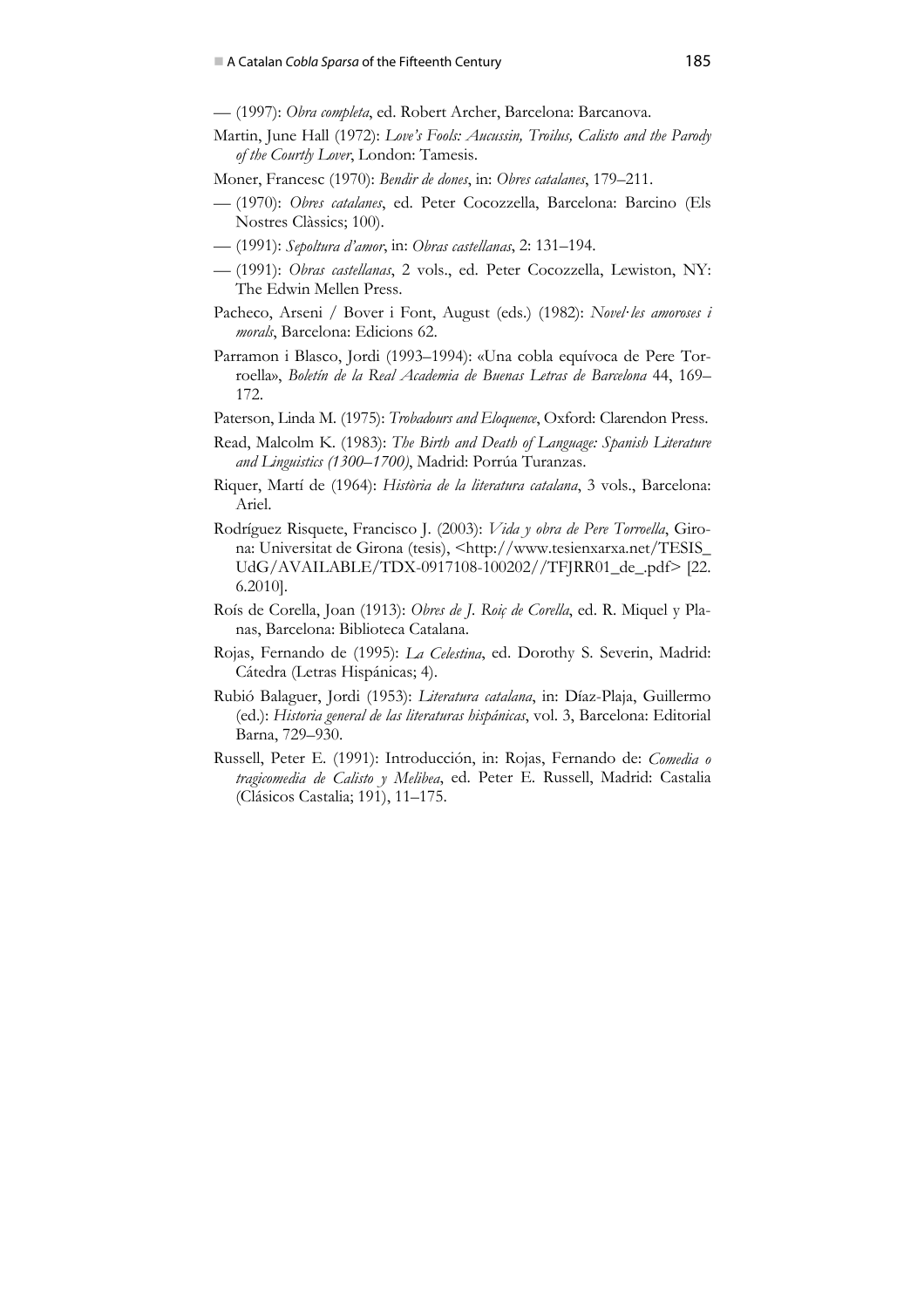- Solomon, Michael (1997): *The Literature of Misogyny in Medieval Spain: The* Arcipreste de Talavera *and the* Spill, Cambridge: Cambridge University Press.
- Stock, Brian (1996): *Listening for the Text: On the Uses of the Past*, Philadelphia: University of Pennsylvania Press.
- Tarp, Cathleen Helen (2006): «Legal Fiction: Literature and Law in *Grisel y Mirabella*», *eHumanistica* 7, 95–114.
- Terry, Arthur (1972): *A Literary History of Spain: Catalan Literature*, New York: Barnes & Noble.
- Torroella, Pere (1930): *The Works of Pere Torroella, a Catalan Writer of the Fifteenth Century*, ed. Pedro Bach y Rita, New York: Instituto de las Españas en los Estados Unidos.
- (2004a): *Obra completa*, ed. Robert Archer, Soveria Mannelli: Rubbettino.
- (2004b): «Otras suyas de Maldezir de Mugeres» («Quien bienamando persigue») ID 0043, in: *Cancionero general [de Hernando del Castillo]*, ed. Joaquín González Cuenca, Madrid: Castalia, 2: 170–175.
- Weiss, Julian (1990): *The Poet's Art: Literary History in Castile* c. *1400–60*, Oxford: The Society for the Study of Mediæval Languages and Literature.
- (2002): «'¿Qué demandamos de las mugeres?': Forming the Debate About Women in Late Medieval Spain (with a Baroque Response)», in Fenster / Lees (eds.), 237–281.
- Weissberger, Barbara F. (2002): «'Deceitful Sects': The Debate about Women in the Age of Isabel the Catholic», in Fenster / Lees (eds.), 207–235.
- Whinnom, Keith (1981): *La poesía amatoria en la época de los Reyes Católicos*, Durham: University of Durham Press.
- **Peter Cocozzella, Binghamton University, Department of Romance Languages and** Literatures, USA-Binghamton, NY 13902-6000, <pcocozze@stny.rr.com>.

Resum: Un poema curt d'una sola estrofa, titulat «Cobla sparsa de lahor he deslaor», és emblemàtic de l'ambivalència que distingeix el «Maldezir de mugeres», composició característica de Pere Torroella, cèlebre autor català del segle XV. El present assaig és un esforç per a demostrar com l'alternança de *laor* i *deslaor* representa un paper destacat dins l'ample context del debat sobre les dones en la literatura quatrecentista tant castellana com catalana. A fi d'ambientar el debat, addueixo evidència en la poesia dels trobadors i en els cants d'Ausiàs March, l'incomparable poeta valencià. Al capdavall, la conjunció paradoxal de *laor* i *deslaor* reflecteix una fenomenologia de dues dimensions: